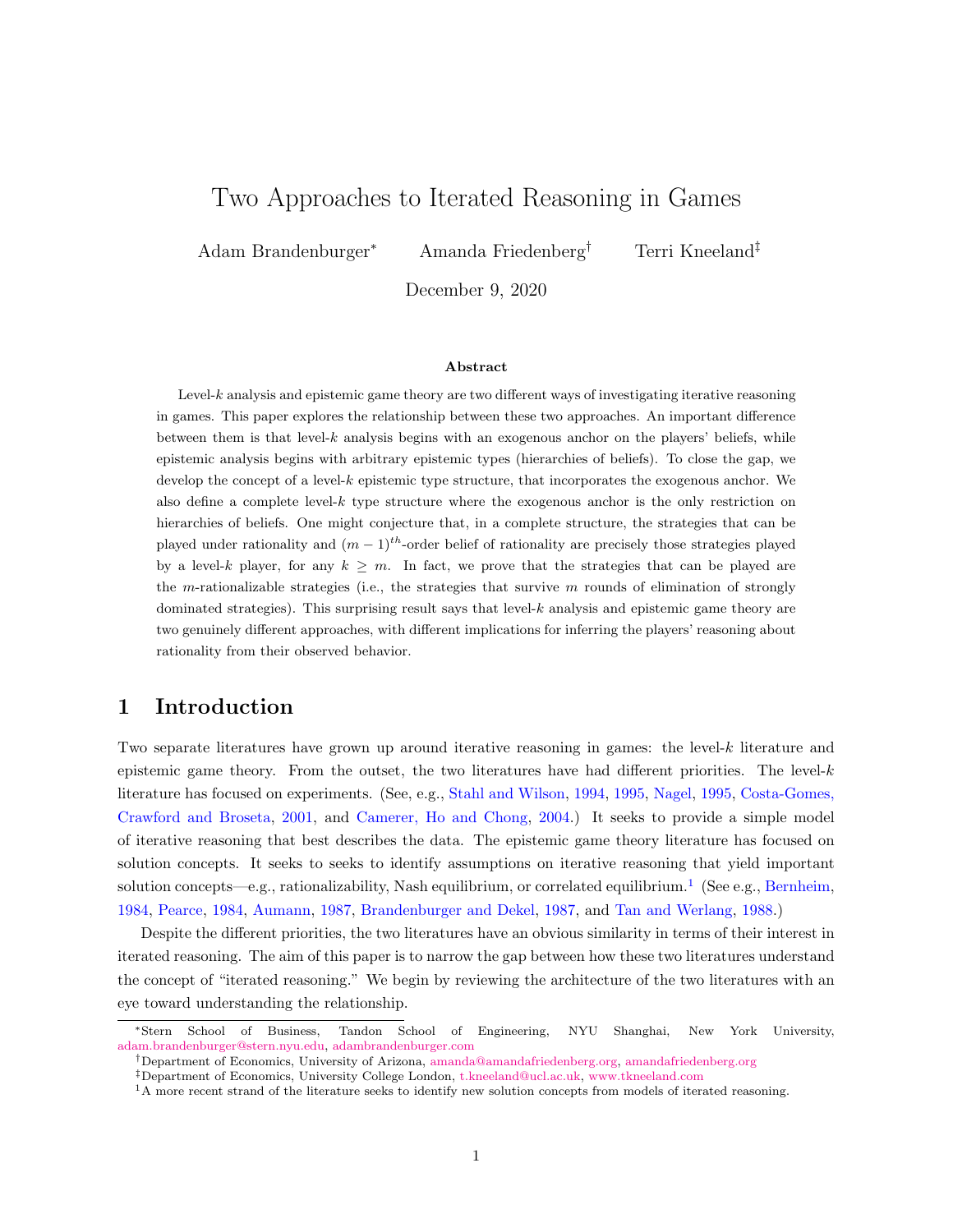The level- $k$  literature provides an implicit model of iterated reasoning. It labels a particular player with a parameter that describes the number of levels of reasoning in which that player engages. To do so, it begins with an exogenous distribution about how the game is played. This is referred to as an "anchor." (The anchor is often—but not always—assumed to be uniform.) A level-0 (L0) player is assumed to play according to the anchor.[2](#page-1-0) A level-1 (L1) player assumes that all other players are L0 and chooses a strategy that is expected-payoff maximizing given the level-0 play (i.e., the anchor). A level-2 (L2) player assumes that all other players are L1 and chooses a strategy that is expected-payoff maximizing under some probability distribution on L1 strategies. And so on for higher-level players. Note, the choice of anchor determines what is (or isn't) level- $k$  behavior.

The epistemic literature provides an explicit description of iterated reasoning. This involves two steps: first, describing the players' hierarchies of beliefs about the play of the game and, second, imposing so-called epistemic conditions. The epistemic conditions formalize the players' degrees of "strategic sophistication." But, the formalization first requires specifying the players' hierarchies of beliefs.

As an illustration of the epistemic approach, suppose that there are two players Ann and Bob. Ann is assumed to have a first-order belief, which now can be any probability distribution on the strategies of Bob. Ann also has a second-order belief, which is a joint probability distribution on Bob's strategies and Bob's first-order belief. And so on for higher-order levels of beliefs. A player's epistemic type is the player's entire hierarchy of beliefs (about the strategies played). Note, in principle, the players can hold any hierarchies of beliefs whatsoever. The epistemic conditions serve two roles. First, they link the hierarchies of beliefs to behavior. For instance, consider the epistemic condition that a player is rational, e.g., Ann chooses a strategy that is expected-payoff maximizing given her belief about how Bob plays. This restricts the behavior of Ann that is associated with a given epistemic type. Second, the epistemic conditions restrict the players' hierarchies of beliefs. For instance, consider the condition of "rationality and first-order belief of rationality." This requires that Ann assign probability 1 to Bob's rationality—i.e., to the rational strategy-type pairs of Bob. This is a restriction on Ann's second-order belief, i.e., her belief about the strategies and first-order belief of Bob.

Note that the level-k analysis begins with an exogenous anchor on the beliefs, whereas, a priori, the epistemic analysis allows for an arbitrary space of hierarchies of beliefs. So, in order to bridge the gap between the level-k and epistemic analyses, we need to represent the exogenous anchor within an epistemic model. This is done by exogenously restricting the hierarchies of beliefs that the players consider possible (i.e., prior to any restrictions due to epistemic conditions). Formally, we restrict attention to what we call "level-k type structures." These are epistemic type structures in which the epistemic types can be decomposed into 1-types, 2-types, and so on. The 1-types are epistemic types whose first-order beliefs are, by assumption, constrained to match the anchor. The 2-types assign probability 1 to 1-types. The 3-types assign probability 1 to 2-types. And so on. Of special interest is a "complete level-k type structure," where the only restrictions on beliefs comes from the anchor.<sup>[3](#page-1-1)</sup>

What are the behavioral implications of assuming rationality and  $(m-1)$ th-order belief of rationality in a (complete) level-k type structure? How do these implications relate to the typical level-k solution concept? One might conjecture that, in a complete level- $k$  type structure, the strategies that can be played

<span id="page-1-0"></span><sup>&</sup>lt;sup>2</sup>There are two interpretations of this L0 player. One is that the player does not reason at all, but chooses a mixed strategy that corresponds to the anchor. The second is that the player does not exist but, instead, serves as a way to anchor the beliefs of other players.

<span id="page-1-1"></span> $3$ Formally, any belief consistent with the anchor is represented by an epistemic type in the complete level- $k$  type structure. Incomplete level-k type structures may involve other exogenous restrictions on the players' hierarchies of beliefs.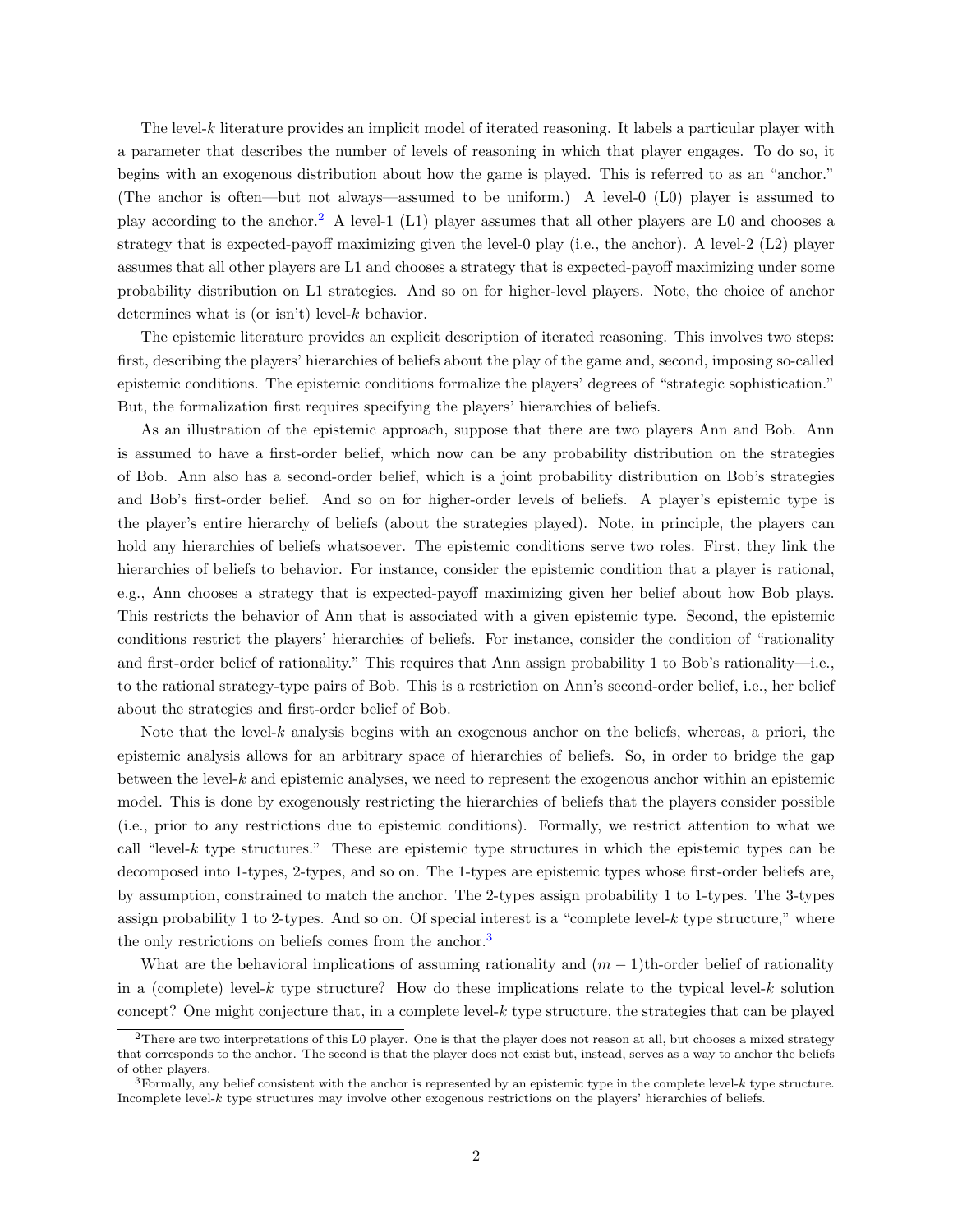under rationality and  $(m-1)$ th-order belief of rationality are precisely those strategies played by an Lk player, for some  $k \geq m$ . Somewhat surprisingly, this is not true. Instead, Theorem [7.1](#page-11-0) shows: In a complete level-k type structure, the strategies consistent with rationality and  $(m-1)$ th-order belief of rationality are the m-rationalizable strategies.<sup>[4](#page-2-0)</sup> So, while the anchor is important from the perspective of level-k behavior, it is immaterial from the perspective of  $RmBR$  in a complete level- $k$  type structure.

To put this result in context, it will be useful to contrast it with a standard result in epistemic game theory. In a complete type structure, the strategies consistent with rationality and  $(m-1)$ th-order belief of rationality are the m-rationalizable strategies. (See [Battigalli, Friedenberg and Siniscalchi,](#page-22-6) [2012,](#page-22-6) Chapter 6.) A complete type structure is one that induces all possible beliefs. (There is no anchoring restriction.) So, our result shows that the exogenous restriction on the hierarchies of beliefs imposed by a complete level-k type structure does not do any work, despite the fact that all hierarchies are anchored by level-0 behavior. Rationality and  $(m - 1)$ th-order belief of rationality gives no sharper prediction than the m-rationalizable strategies.

That said, if we focus exclusively on k-types within a complete level-k type space, then the strategies that survive rationality and  $(k-1)$ <sup>th</sup>-order belief of rationality are exactly the Lk strategies. (See Theorem [6.1.](#page-11-1)) This result provides a way to understand the level-k solution concept: The concept is best understood by changing the epistemic conditions across the strategy-type pairs. We can understand the solution concept by associating 1-types with the epistemic condition of rationality, 2-types with the epistemic condition of rationality and first-order belief of rationality, and so on. But, there is an important caveat to this interpretation. In a complete type structure, we must have types that are both k-types and  $\ell$ -types for  $k \neq \ell$ . (Formally, in a complete type structure, the decomposition into 1-types, 2-types, etc., is not a partition but a cover.) As such, there is no unique assignment of types to epistemic conditions.

These results highlight that the level- $k$  solution concept and epistemic game theory are two genuinely different approaches. First, while level-k behavior is sensitive to the anchor,  $RmBR$  is not. Second, epistemic game theory specifies epistemic conditions independent of the hierarchies of beliefs that the players hold, while the level- $k$  analysis effectively allows the epistemic conditions to depend on the hierarchies of beliefs.

A comparison of level-k analysis and epistemic game theory also offers the possibility of connecting observable behavior (per level-k analysis) with unobservable epistemic states—that is, with levels of reasoning about rationality. In particular, if we know the relationship between level-k behavior and levels of reasoning about rationality (in the epistemic sense), we can observe behavior and deduce the associated level of rationality.

In the context of a complete type structure—where no anchoring restriction is applied—the relationship between behavior and the associated level of rationality is already known. In this case, the best we can do is identify a player's maximum level of reasoning about rationality: If a player chooses an action that is consistent with rationality and  $(m-1)$ th-order belief of rationality but not consistent with mth-order belief of rationality then, we can identify the player's maximum level of reasoning about rationality as m. As such, if a player chooses an action that is m-rationalizable but not  $(m + 1)$ -rationalizable, we can identify the player's maximum level of reasoning about rationality as m.

One might conjecture that we can achieve tighter identification by instead looking at a complete level- $k$ type structure. However, in such a type structure, rationality and  $(k-1)$ th order belief of rationality does not characterize the level-k solution set, but instead gives rise to the k-rationalizable strategies. As such,

<span id="page-2-0"></span><sup>&</sup>lt;sup>4</sup>The m-rationalizable strategies are those that survive m rounds of elimination of strongly dominated strategies.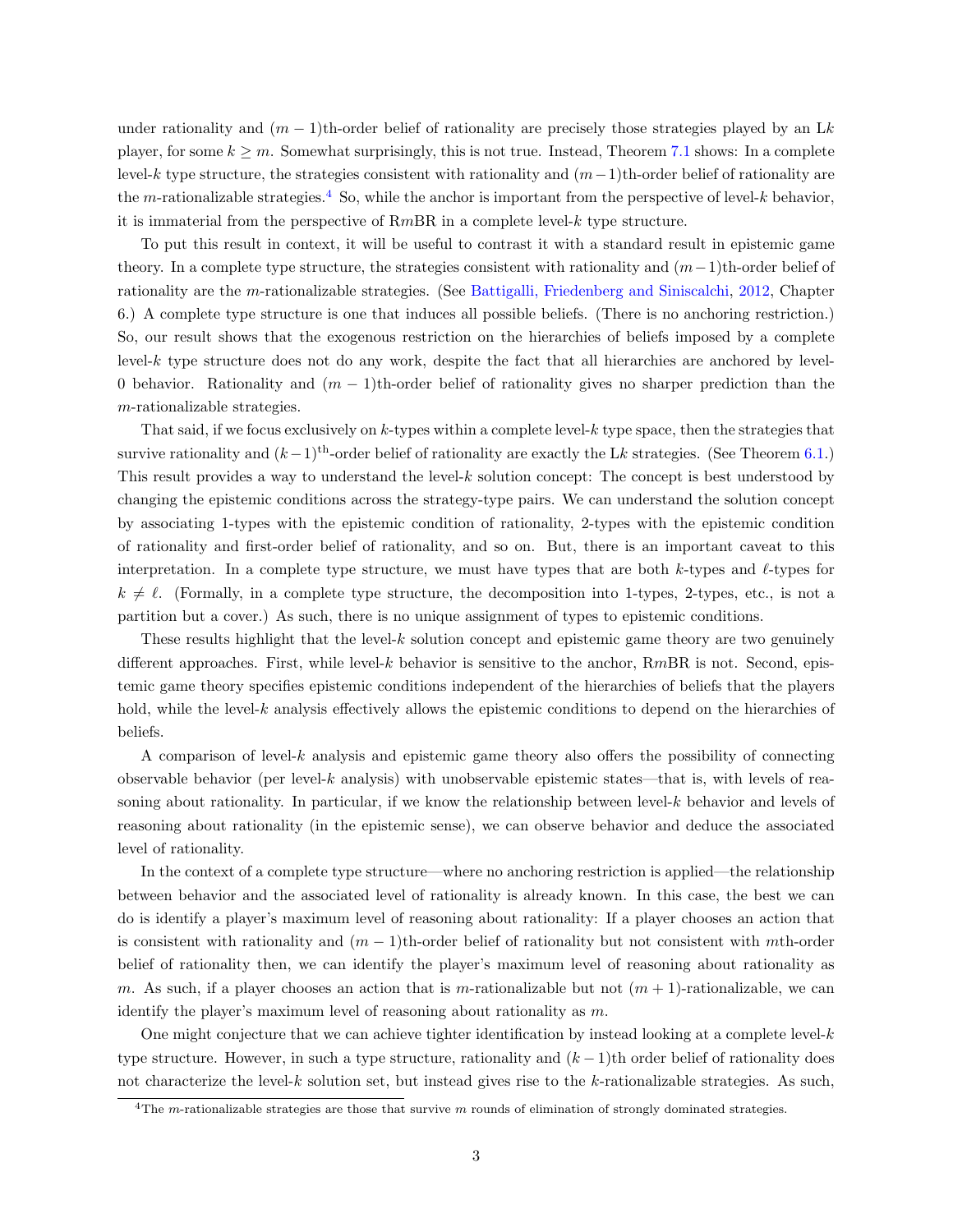the implications of rationality and  $(k - 1)$ th order belief of rationality are exactly the same irrespective of whether the players' have a complete type structure vs. a complete level-k type structure. As such, observing a level-k strategy is informative of a player's maximum level of reasoning about rationality being k only if it is a k-rationalizable but not  $(k + 1)$ -rationalizable strategy. This is not a characteristic of two popular games used in the level-k literature: the 11-20 game [\(Arad and Rubinstein,](#page-22-7) [2012\)](#page-22-7) and the Beauty Contest game [\(Nagel,](#page-22-0) [1995\)](#page-22-0). Thus, knowing the level- $k$  distribution from behavior in games such as these will not be informative of the distribution of levels of reasoning about rationality.

### 2 The Game and Solution Concepts

We begin with mathematical preliminaries used throughout the paper. Given a metrizable set  $\Omega$ , endow  $\Omega$  with the Borel σ-algebra. The set of Borel probability measures on  $\Omega$  is  $\Delta(\Omega)$ ; endow  $\Delta(\Omega)$  with the topology of weak convergence. Given an index set I and a collection of metrizable sets  $(\Omega_i : i \in I)$ , write  $\Omega_{-i} = \prod_{j\in I\setminus\{i\}} \Omega_j$  and  $\Omega = \prod_{i\in I} \Omega_j$ . Endow the product of metrizable spaces with the product topology.

Throughout the paper, we fix a finite game  $G = (S_i, \pi_i : i \in I)$ , where I is the set of players,  $S_i$  is player *i*'s strategy set, and  $\pi_i : \prod_{j \in I} S_j \to \mathbb{R}$  is player *i*'s payoff function. Each player has at least two strategies, i.e.,  $|S_i| \geq 2$ . Extend  $\pi_i : S_i \times \Delta(S_{-i}) \to \mathbb{R}$  in the usual way. Given some  $\mu_i \in \Delta(S_{-i})$ , write

$$
\mathbb{BR}_i[\mu_i] := \{ s_i \in S_i : \pi_i(s_i, \mu_i) \ge \pi_i(r_i, \mu_i), \text{ for each } r_i \in S_i \}.
$$

So,  $\mathbb{BR}_i[\mu_i]$  is the set of strategies of player i that are optimal under  $\mu_i$ .

We will be interested in two iterative solution concepts: rationalizability and level-k. We begin with rationalizability. Set  $S_i^0 = S_i$ . Assume the sets  $S_i^m$  have been defined. Write  $s_i \in S_i^{m+1}$  if and only if there exists some  $\nu_i \in \Delta(S_{-i})$  with: (i)  $s_i \in \mathbb{BR}_i[\nu_i]$ , and (ii)  $\nu_i(S_{-i}^m) = 1$ . Set  $S_i^{\infty} = \bigcap_{k \geq 0} S_i^k$ . The set  $S_i^m$   $(S_i^{\infty})$ is the set of m-rationalizable strategies (resp. rationalizable strategies).

The level-k solution concept begins by exogenously specifying an anchor,  $\mu = (\mu_i : i \in I) \in \prod_{i \in I} \Delta(S_{-i}).$ Then inductively define sets  $L_i^k[\mu]$  as follows: Set  $L_i^1[\mu] = \mathbb{BR}_i[\mu_i]$ . Assume the sets  $L_i^k[\mu]$  have been defined. Let  $L_i^{k+1}[\mu]$  be the set of strategies  $s_i$  so that there exists some  $\nu_i \in \Delta(S_{-i})$  with: (i)  $s_i \in \mathbb{BR}_i[\nu_i],$ and (ii)  $\nu_i(L_{-i}^k[\mu]) = 1$ . Call the set  $L^k[\mu]$  the **level-k behavior for**  $\mu$ . Call the profile  $(L^1[\mu], L^2[\mu], ...)$ the level-k solution concept for  $\mu$ . When it is clear which  $\mu$  is being referenced, we often drop the reference to  $\mu$ , writing only  $L^k$  or referring to  $L^k$  as level-k behavior.

To better understand the relationship between the two concepts, it will be illustrative to consider an example. Figure [2.1](#page-4-0) depicts an Undercutting Game. Each player chooses an integer between 1 and  $X \geq 4$ . If the other player chooses a number  $s_{-i} \geq 2$ , player i has an incentive to undercut her opponent by exactly 1. If the other player chooses the lowest number  $s_{-i} = 1$ , then i has an incentive to match her opponent.

Begin with the solution concept of rationalizability. Since each player has an incentive to undercut the other player by 1, each  $s_i \leq X - 1$  is a best response to the strategy  $s_{-i} = s_i + 1$ . On the other hand, the highest strategy  $s_i = X$  is strongly dominated by a mixed strategy; as such, it is not a best response under any pure strategy. Thus, the 1-rationalizable strategy set is  $\{1, 2, 3, \ldots, X-1\}$ . Inductively,

$$
S_i^m = \begin{cases} \{1, 2, 3, \dots, X - m\} & \text{if } X - 1 \ge m \\ \{1\} & \text{if } m \ge X. \end{cases}
$$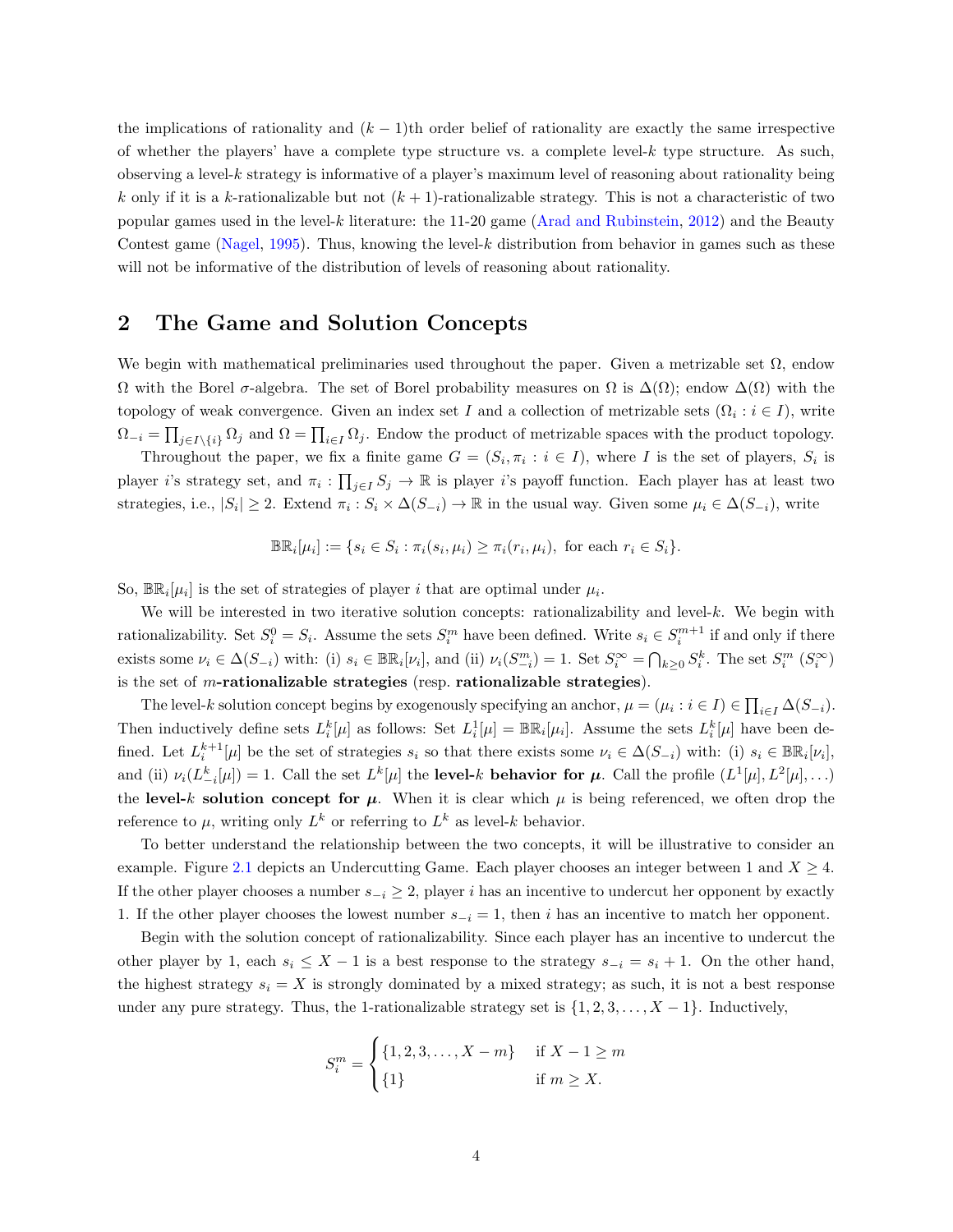<span id="page-4-0"></span>

|       | 1   | 2        | 3   | . | $X-1$    | Х        |
|-------|-----|----------|-----|---|----------|----------|
| 1     | 1,1 | 1,0      | 0,0 | . | 0,0      | 0,0      |
| 2     | 0,1 | 0,0      | 1,0 | . | 0,0      | 0,0      |
| 3     | 0,0 | $_{0,1}$ | 0,0 | . | $_{0,0}$ | $_{0,0}$ |
| 4     | 0,0 | 0,0      | 0,1 | . | 0,0      | 0,0      |
| .     | .   | .        | .   | . | .        | .        |
| $X-2$ | 0,0 | 0,0      | 0,0 | . | 1,0      | 0,0      |
| $X-1$ | 0,0 | 0,0      | 0,0 | . | $_{0,0}$ | 1,0      |
| X     | 0,0 | $_{0,0}$ | 0,0 | . | $_{0,1}$ | $_{0,0}$ |

Figure 2.1: Undercutting Game

The level-k solution concept begins with an anchor  $\mu = (\mu_1, \mu_2)$ . For now, choose the anchor so that each player assigns probability 1 to the largest integer less than or equal to the arithemetic mean, i.e.,  $\mathbb{E}(x) = \left[ \frac{1}{X} \sum_{x=1}^{X} x \right]$ . Thus  $L_i^1[\mu] = \{ \mathbb{E}(x) - 1 \}$ . In fact, inductively,

$$
L_i^k[\mu] = \begin{cases} {\mathbb{E}}(x) - k & \text{if } \mathbb{E}(x) - 1 \ge k \\ {1} & \text{if } k \ge \mathbb{E}(x). \end{cases}
$$

Notice that, for each  $m, L_i^m[\mu] \subseteq S_i^m$ . This is true more generally, i.e., beyond the current example. (See, e.g., [Crawford, Costa-Gomes and Iriberri](#page-22-8) [\(2013\)](#page-22-8).) Since the sets  $S_i^m$  are (weakly) shrinking, this implies that, for each  $m$ ,

<span id="page-4-1"></span>
$$
\bigcup_{k\geq m} L_i^m[\mu] \subseteq S_i^m. \tag{1}
$$

However, the inclusion may be strict. To see this, observe that, for each  $m \leq \mathbb{E}(x) - 1$ ,

$$
\bigcup_{k \ge m} L_i^m[\mu] = \{1, \dots, \mathbb{E}(x) - m\} \subsetneq \{1, 2, 3, \dots, X - m\} = S_i^m.
$$

Thus, the inclusion is strict, whenever  $m \leq X - 2$ .

### 3 Epistemic Games and Epistemic Conditions

Much as in the level- $k$  approach, the epistemic approach begins by specifying the players' hierarchies of beliefs about how the game is played. Unlike the level-k approach, it does so by expanding the description of the strategic situation to include the players' hierarchies of beliefs. Those hierarchies are described by a type structure, in the sense of [Harsanyi](#page-22-9) [\(1967\)](#page-22-9).

**Definition 3.1.** An S-based type structure is some  $\mathcal{T} = (S_{-i}, T_i, \beta_i : i \in I)$  where,

- (i) for each  $i, T_i$  is a metrizable set of types for  $i$ , and
- (ii) for each  $i, \beta_i : T_i \to \Delta(S_{-i} \times T_{-i})$  is a measurable belief map for i.

So, an S-based type structure has two ingredients. First, each player has a set of types. As in the level-k approach, those types do not impact the payoff functions. Instead, they describe the hierarchies of beliefs that players hold about the play of the game. The epistemic approach specifies these hierarchies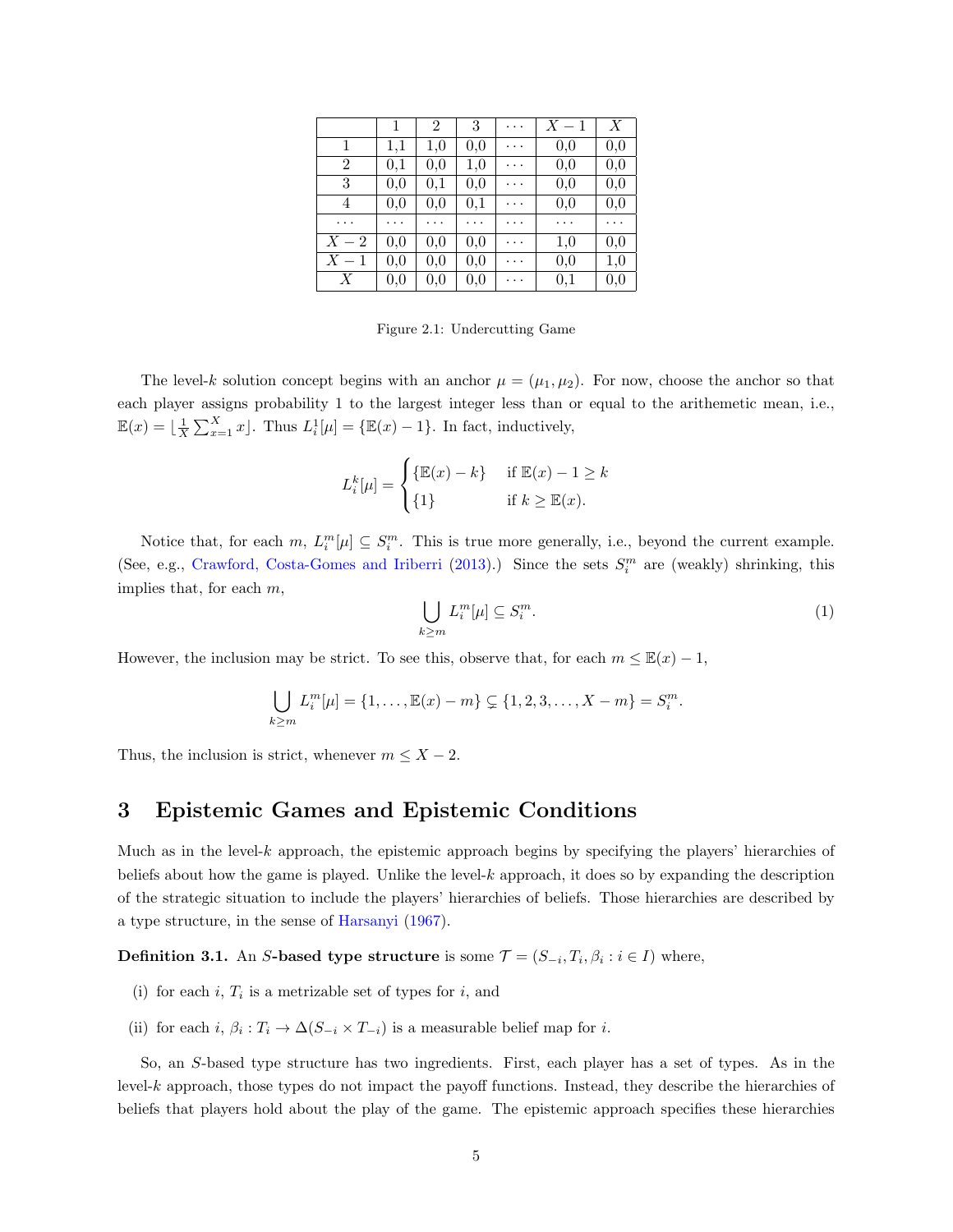formally; this is done via a belief map. The belief map associates each type  $t_i$  with a belief  $\beta_i(t_i)$  on the strategy-type pairs of other players. By doing so, each type induces a hierarchy of beliefs about the play of the game: Type  $t_i$ 's first-order belief is a belief about the strategies of other players, i.e., it is the belief  $\max_{S_{-i}} \beta_i(t_i)$ . But, because each  $\beta_i(t_i)$  is a belief about the strategy-type pairs, and the types of other players induce first-order beliefs, type  $t_i$  induces a second-order belief about the pairs of strategies and first-order beliefs of the other players. And so on.<sup>[5](#page-5-0)</sup> The following example illustrates this fact.

<span id="page-5-2"></span>**Example 3.1.** Refer back to the undercutting game and take  $X = 3$ . Consider an S-based type structure with type sets  $T_i = \{t_i^1, t_i^2, t_i^3\}$  and belief maps defined as follows:

$$
\beta_i(t_i^1)(\{(1,t_{-i}^1)\}) = 1 \qquad \beta_i(t_i^2)(\{(2,t_{-i}^3)\}) = 1 \qquad \beta_i(t_i^3)(\{(3,t_{-i}^3)\}) = 1.
$$

Each type  $t_i^k$  has a first-order belief that assigns probability 1 to the other player choosing the strategy  $s_{-i} = k$ . With this, type  $t_i^2$  has a second-order belief that assigns probability 1 to "the other player chooses" 2 and believes I choose 3," while type  $t_i^k \in \{t_i^1, t_i^3\}$  has a second-order belief that assigns probability 1 to "the other player chooses k and believes I choose k." And so on, inductively.  $\Box$ 

Of particular interest will be a type structure that is "rich," in the sense that it induces all possible beliefs.

**Definition 3.2.** Call an S-based type structure  $\mathcal{T} = (S_{-i}, T_i, \beta_i : i \in I)$  complete if, for each i,  $\beta_i$  is onto.

The canonical constructions of a so-called universal type structure (e.g,. [Mertens and Zamir,](#page-22-10) [1985](#page-22-10) or [Brandenburger and Dekel,](#page-22-11) [1993\)](#page-22-11) are each complete. As such, there exists a complete type structure. But there are also complete type structures that are distinct from these constructions.

We think of an **epistemic game** as a pair  $(G, \mathcal{T})$ . It describes the play of the game and the players' hierarchies of beliefs. Because we have fixed the game  $G$ , we will often conflate the epistemic game  $(G, \mathcal{T})$ with the associated type structure  $\mathcal{T}$ .

Note, an epistemic game  $(G, \mathcal{T})$  induces a set of states  $\prod_{i \in I} (S_i \times T_i)$ . That is, a state describes a strategy-type pair for each player. We will focus on the state of states at which players are "rational and reason about rationality." This will be formalized as rationality and  $m<sup>th</sup>$ -order belief of rationality.

Rationality is the concept that each player maximize their subjective expected payoffs, given their belief about how the game if played. Because a type specifies beliefs, this is a property of a strategy-type pair.

<span id="page-5-3"></span>**Definition 3.3.** Say  $(s_i, t_i)$  is **rational** if  $s_i \in \mathbb{BR}_i[\text{marg }_{S_{-i}}\beta_i(t_i)].$ 

So a strategy-type pair  $(s_i, t_i)$  is rational if  $s_i$  is a best response under the first-order belief associated with  $t_i$ , viz. marg  $s_{-i} \beta_i(t_i)$ .

<span id="page-5-4"></span>**Definition 3.4.** Say  $t_i \in T_i$  believes  $E_{-i} \subseteq S_{-i} \times T_{-i}$  if  $E_{-i}$  is Borel and  $\beta_i(t_i)(E_{-i}) = 1$ .

So a type  $t_i$  believes an event if it assigns probability 1 to the event.<sup>[6](#page-5-1)</sup> Given some  $E_{-i} \subseteq S_{-i} \times T_{-i}$ , write

$$
B_i(E_{-i}) = \{t_i \in T_i : \beta_i(t_i)(E_{-i}) = 1\}
$$

<span id="page-5-0"></span> $5$ Appendix [E.1](#page-19-0) extends the analysis to type structures that only induce finite-order beliefs.

<span id="page-5-1"></span><sup>6</sup>We use the phrase "event" for a measurable set.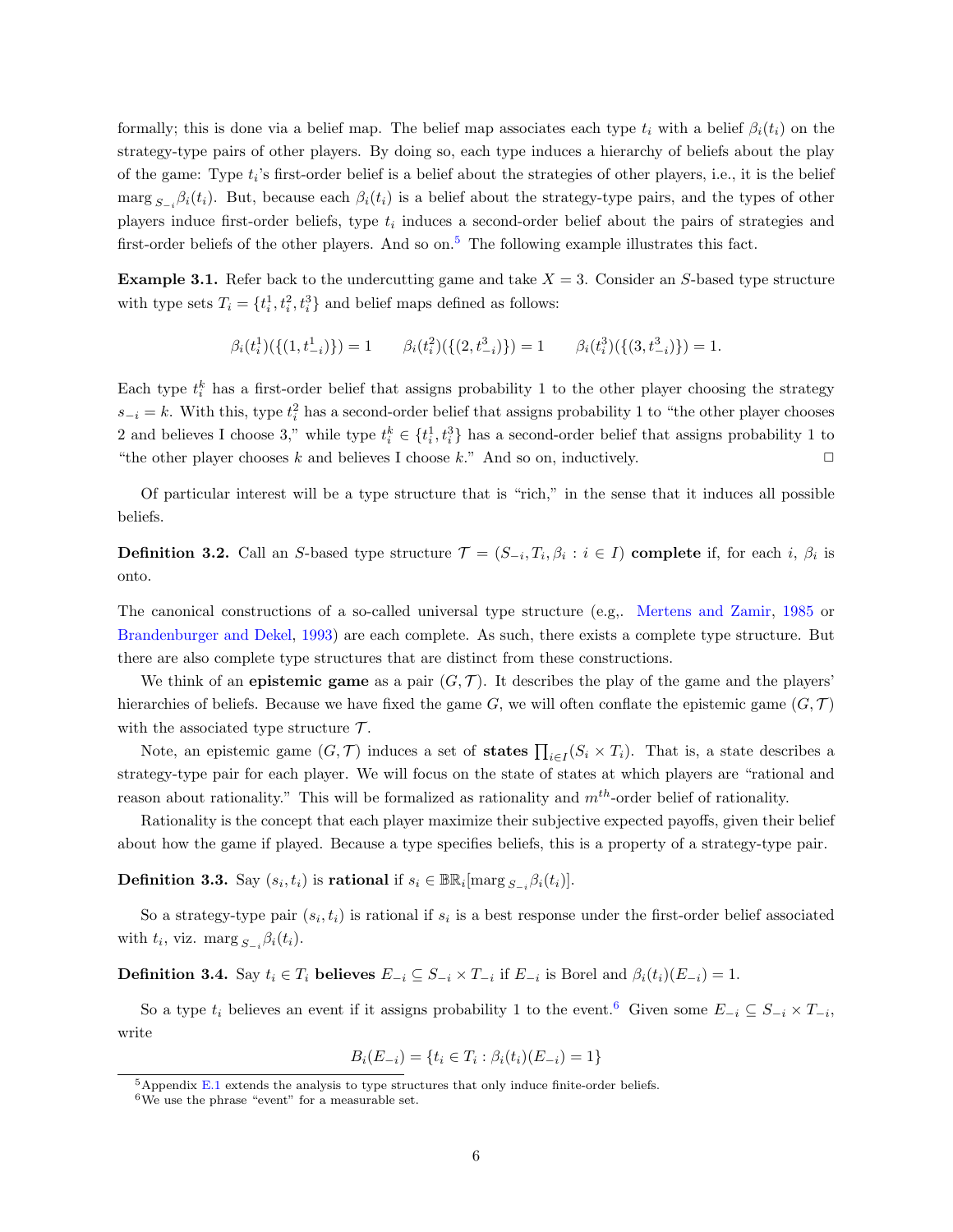for the set of types that believe  $E_{-i}$ . Note, if  $E_{-i} = \emptyset$ , then  $B_i(E_{-i}) = \emptyset$ . If  $E_{-i}$  is Borel then  $B_i(E_{-i})$  is Borel. (See Lemma [A.1.](#page-15-0))

Write  $R_i^1$  for the set of rational strategy-type pairs. Inductively define  $R_i^m$  by

$$
R_i^{m+1} = R_i^m \cap (S_i \times B_i(R_{-i}^m)).
$$

Set  $R_i^{\infty} = \bigcap_{m \geq 1} R_i^m$ .

<span id="page-6-1"></span>Definition 3.5. The set of states at which there is rationality and  $m<sup>th</sup>$ -order belief of rationality  $(\mathbf{R}m\mathbf{BR})$  is  $R^{m+1} = \prod_{i \in I} R_i^m$ . The set of states at which there is **rationality and common belief of** rationality (RCBR) is  $R^{\infty} = \prod_{i \in I} R_i^{\infty}$ .

The following example illustrates these definitions.

**Example 3.2.** Refer back to the Undercutting Game with  $X = 3$  and the type structure in Example [3.1.](#page-5-2) Given the first-order beliefs associated with  $t_i \in \{t_i^1, t_i^2\}$ , 1 is the unique best response; given the first-order beliefs associated with  $t_i^3$ , 2 is the unique best response. Thus,

$$
R_i^1 = \{(1, t_i^1), (1, t_i^2), (2, t_i^3)\}.
$$

Note,  $t_i^1$  and  $t_i^2$  both believe  $R_{-i}^1$ , but  $t_i^3$  does not. Thus,

$$
R_i^2 = \{(1, t_i^1), (1, t_i^2)\}.
$$

With this,  $t_i^2$  does not believe  $R_{-i}^2$ , but  $t_i^1$  does. In fact, for each  $m \geq 3$ ,  $R_i^3 = \{(1, t_i^1)\}\.$ 

## 4 The Standard Benchmark Result

We begin with a baseline result.

<span id="page-6-0"></span>**Proposition 4.1.** Fix an epistemic game  $(G, \mathcal{T})$  where  $\mathcal{T}$  is complete. Then, for each m, proj  $sR^m = S^m$ .

Quite generally, the behavior consistent with  $R(m-1)BR$  is m-rationalizable (i.e., proj<sub>S</sub> $R^m \subseteq S^m$ ). Proposition [4.1](#page-6-0) says something more specific: In a complete type structure, the predictions of  $R(m-1)BR$ coincide with the m-rationalizable strategies (i.e., proj  $_S R^m = S^m$ ). (See, e.g., Proposition 1 in [Friedenberg](#page-22-12) [and Keisler,](#page-22-12) [forthcoming.](#page-22-12))

To better understand this point, it will be useful to return to the Undercutting Game. First observe that, for any type structure, proj  $sR^m \subseteq S^m$ . (This is true even if the type structure is not complete.) In particular, if  $(s_i, t_i)$  is rational, then  $s_i$  must be a best response under the first-order belief marg  $s_i\beta_i(t_i)$ . As such,  $s_i$  cannot be the dominated strategy X. As a consequence, if  $t_i$  believes that the other player is rational, then  $t_i$  must assign probability 1 to the other player choosing some strategy (strictly) less than X. Thus, if  $(s_i, t_i)$  is "rational and believes rationality," then  $s_i$  cannot be  $X - 1$ . And so on.

For the converse, fix a 1-rationalizable strategy  $s_i$  for i, i.e., a strategy (strictly) less than X. Note,  $s_i$  is a best response, if i believes that he is undercutting the other player by 1, i.e., if i believes the other player chooses the strategy  $s_{-i} = s_i + 1$ . If the type structure is complete, there exists some type  $t_i$  that holds that belief. For that type  $t_i$ ,  $(s_i, t_i)$  is rational. Moreover, analogous arguments holds for higher levels of rationalizability.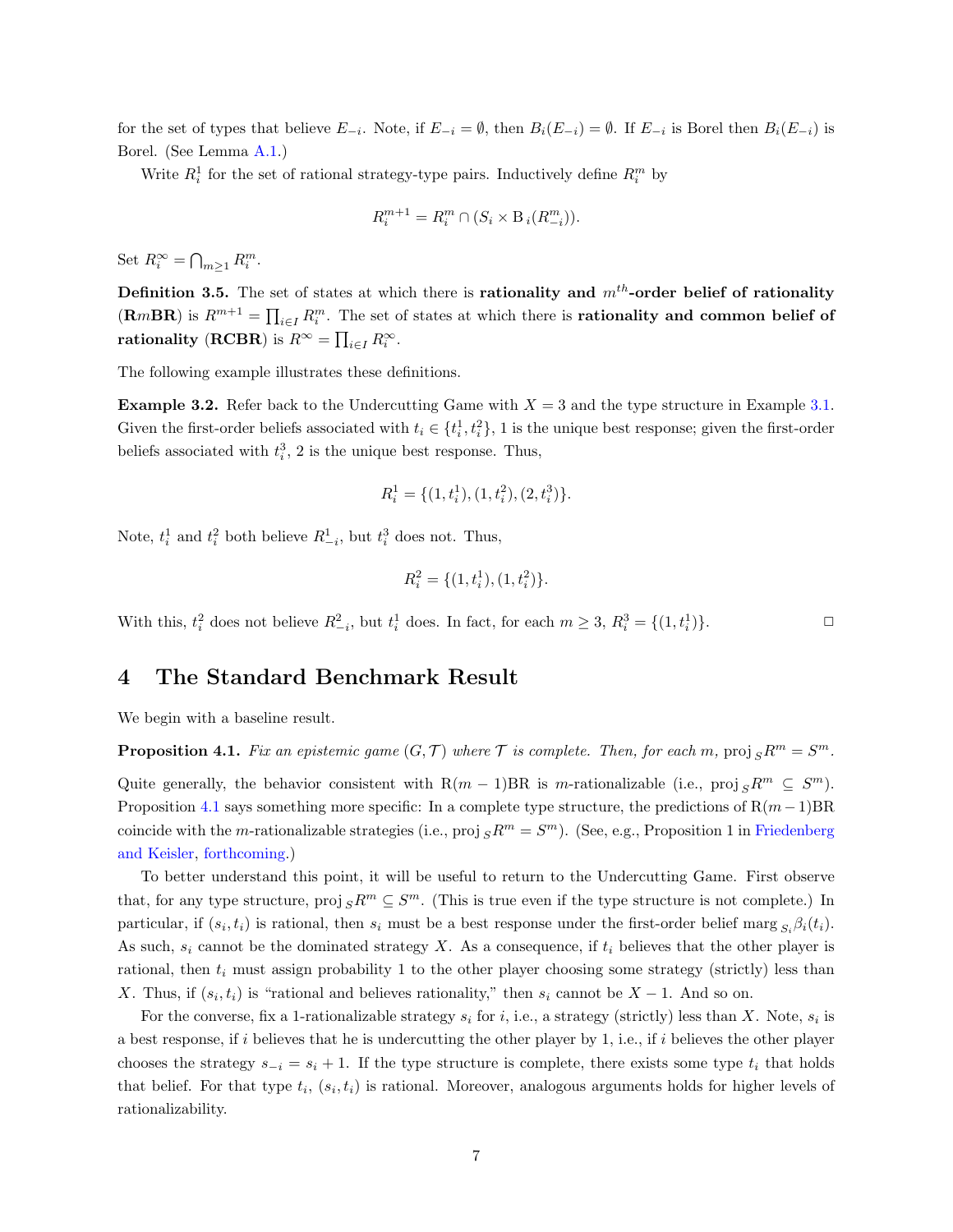Note, for the converse, it is important that the type structure is complete. If it is not, there may be m-rationalizable strategies that are inconsistent with  $R(m-1)BR$ . To see this, fix a type structure where each type  $t_i$  has a first-order belief that assigns probability 0 to  $s_{-i} = X$ . In that case, if  $(s_i, t_i)$  is rational then  $s_i \leq X - 2$ . That is, rationality precludes the 1-rationalizable strategy  $X - 1$ .

As a corollary to Equation [\(1\)](#page-4-1) and Proposition [4.1,](#page-6-0) we have the following:

**Corollary 4.1.** Fix an epistemic game  $(G, \mathcal{T})$  where  $\mathcal{T}$  is complete, and some  $\mu = (\mu_i : i \in I) \in$  $\prod_{i\in I} \Delta(S_{-i})$ . Then, for each m,

$$
\bigcup_{k\geq m} L^k[\mu] \subseteq S^m = \text{proj}_S R^m.
$$

Note, since  $\bigcup_{k\geq m} L^k[\mu]$  may be strictly contained in the m-rationalizable strategy set, it can also be strictly contained in the  $R(m-1)BR$  prediction.

### <span id="page-7-1"></span>5 Level- $k$  Type Structures

The Undercutting Game illustrates that the level-k solution concept may preclude (at all levels) strategies that are consistent with rationality. To understand why, observe that a complete type structure allows players to hold any beliefs. (In fact, as we have seen, that is crucial from the perspective of Proposition [4.1.](#page-6-0)) On the other hand, the level-k analysis implicitly restricts the players' higher-order beliefs, so that they are generated by the first-order beliefs  $\mu$ : An L1 player has a first-order belief  $\mu_i$ . An L2 player assigns probability 1 to "other players have the first-order beliefs  $\mu_{-i}$ ." And so on.

This suggests that foundations for the level-k solution concept will require exogenously restricting the players' beliefs. We capture those exogenous restrictions by introducing the concept of a level- $k$  type structure. To do so, it will be useful to have a definition: Given a type structure  $\mathcal{T} = (S_{-i}, T_i, \beta_i : i \in I)$ , call  $\{T_i^k : k = 1, 2, \ldots\}$  a **Borel cover** of  $T_i$  if: (i) each  $T_i^k$  is a Borel subset of  $T_i$ , and (ii)  $\bigcup_{k \geq 1} T_i^k = T_i$ .<sup>[7](#page-7-0)</sup>

**Definition 5.1.** Fix a  $\mu = (\mu_i : i \in I) \in \prod_{i \in I} \Delta(S_{-i} \times T_{-i})$ . Call an S-based type structure  $\mathcal{T} =$  $(S_{-i}, T_i, \beta_i : i \in I)$  a level-k type structure for  $\mu$  if, for each i, there exists a Borel cover  $\{T_i^k : k = I\}$  $1, 2, \ldots$  of  $T_i$  so that the following hold:

- (i) for each  $k, T_i^k \neq \emptyset$ ,
- (ii) for each  $t_i \in T_i^1$ , marg  $s_{-i} \beta_i(t_i) = \mu_i$ , and
- (iii) for each k and each  $t_i \in T_i^{k+1}$ ,  $\beta_i(t_i)(S_{-i} \times T_{-i}^k) = 1$ .

Call T a level-k type structure if there is some  $\mu$  so that T is a level-k type structure for  $\mu$ .

Fix a level-k type structure for  $\mu$ . For each k, this structure has a non-empty set of **k-types**, viz.  $T_i^k$ . The 1-types have the first-order beliefs associated with  $\mu$ . The 2-types assign probability 1 to the 1-types having the first-order beliefs associated with  $\mu$ . More generally, the  $(k + 1)$ -types assign probability 1 to the k-types. Also, each type in the level-k type structure is a k-type for some k. (This corresponds to the requirement that  $\{T_i^k : k = 1, 2, \ldots\}$  forms a Borel cover of  $T_i$ .) Thus, each type in the level-k type structure can be viewed as having a belief generated by the first-order beliefs  $\mu$ .

<span id="page-7-0"></span>The next series of examples point to some subtleties in level- $k$  type structures and in  $k$ -types.

<sup>7</sup>An example of a Borel cover is a partition with measurable partition members. However, unlike a partition, a Borel cover does not require that any two members of the cover are disjoint.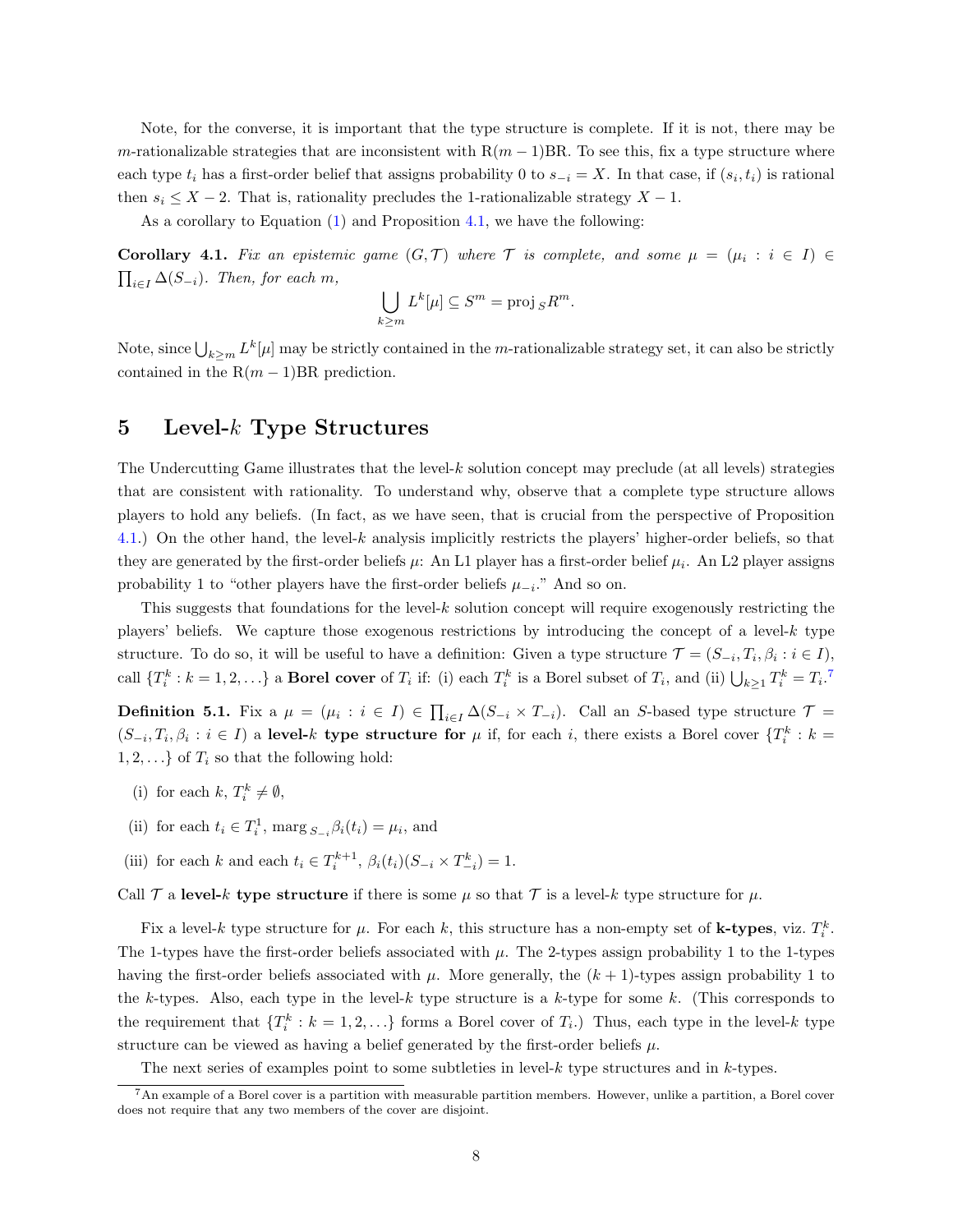<span id="page-8-0"></span>**Example 5.1.** This example highlights the fact that the exogenously specified  $\mu$  limits—but does not pin down—the hierarchies of beliefs in a level- $k$  type structure. In particular, we will construct two  $S$ -based level-k type structures for  $\mu$ , viz.  $\mathcal{T} = (S_{-i}, T_i, \beta_i : i \in I)$  and  $\mathcal{T}' = (S_{-i}, T'_i, \beta'_i : i \in I)$ , that induce distinct hierarchies of beliefs. For each i, take  $T_i = T'_i = N_+$ . Likewise, for each i, choose  $\beta_i(1) = \beta'_i(1)$ so that  $\max_{S_{-i}} \beta_i(1) = \mu_i$ . Choose  $\beta_i(2) \neq \beta'_i(2)$ , but  $\beta_i(2)(S_{-i} \times \{1\}) = \beta'_i(2)(S_{-i} \times \{1\}) = 1$ . Finally, for each  $k \geq 3$ , choose  $\beta_i(k) = \beta'_i(k)$  so that  $\beta_i(k)(S_{-i} \times \{k-1\}) = 1$ . It follows that both  $\mathcal T$  and  $\mathcal T'$  are level-k type structures for  $\mu$ .

Note,  $\max_{S_{-i}} \beta_i(2)(S_{-i} \times \{1\}) = \max_{S_{-i}} \beta'_i(2)(S_{-i} \times \{1\}) = 1$ . So, the types  $t_i = 2$  and  $t'_i = 2$  have different first-order beliefs in the type structures  $\mathcal T$  and  $\mathcal T'$ . Thus, in these type structures, type  $t_i = 2$  and  $t_i' = 2$  also have different second-order beliefs—i.e., beliefs about both the strategies and first-order beliefs of other players. That said, they do both assign probability 1 to the other players having first-order beliefs  $\mu_{-i}$ .

Types  $u_i = 3$  and  $u'_i = 3$  have the same first-order beliefs in  $\mathcal T$  and  $\mathcal T'$ . However, because  $t_i = 2$  and  $t'_{i} = 2$  have different first-order beliefs in these type structures, types  $u_{i} = 3$  and  $u'_{i} = 3$  have different second-order beliefs in these type structures. And so on.  $\Box$ 

**Example 5.2.** This example shows that the cover may not be unique. As a result, a type may be a  $k$ -type for one associated cover and an  $\ell$ -type for another associated cover, despite the fact that  $k \neq \ell$ . Thus, the choice of terminology "k-type" is associated with a particular cover.

Construct an S-based level-k type structures for  $\mu$ , viz.  $\mathcal{T} = (S_{-i}, T_i, \beta_i : i \in I)$ , as follows: For each i, take  $T_i = \mathbb{N}_+$ . Choose  $\beta_i$  so that it satisfies the following properties. First, marg  $s_{-i}\beta_i(t_i) = \mu_i$  if and only if  $t_i \in \{1,3\}$ . Second, Supp marg  $T_{-i}$ ,  $\beta_i(1) = T_{-i}$ . Third, for each  $k \geq 1$ ,  $\beta_i(k+1)(S_{-i} \times \{k\}) = 1$ .

This is a level-k type structure for  $\mu$ . Notice, we can take the cover  $\{T_i^k : k = 1, 2, ...\}$  so that  $T_i^k = \{k\}$ for each k. This cover is a partition. However, there is a second non-partitional cover  $\{U_i^k : k = 1, 2, \ldots\}$ with  $U_i^1 = \{1,3\}$  and, for each  $k \geq 2$ ,  $U_i^k = \{k\}$ . Under the first cover, 3 is a 3-type, while under the second cover, 3 is both a 1-type and a 3-type.  $\Box$ 

<span id="page-8-1"></span>**Example 5.3.** This example shows that, for a given level- $k$  type structure, we may not be able to choose the cover to be a partition. As such, we may have that a type is both a k-type and an  $\ell$ -type for every associated cover.

Construct an S-based level-k type structures for  $\mu$ , viz.  $\mathcal{T} = (S_{-i}, T_i, \beta_i : i \in I)$ , as follows: For each i, take  $T_i = \mathbb{N}_+$ . Choose  $\beta_i$  so that it satisfies the following properties. First, marg  $s_{-i}\beta_i(t_i) = \mu_i$  if and only if  $t_i \in \{1,3\}$ . Second, Supp marg  $T_{-i}$ ,  $\beta_i(1) = T_{-i}$ . Third,  $\beta_i(2)(S_{-i} \times \{1\}) = \beta_i(2)(S_{-i} \times \{3\}) = \frac{1}{2}$ . Fourth, for each  $k \geq 2$ ,  $\beta_i(k+1)(S_{-i} \times \{k\}) = 1$ .

This is a level-k type structure for  $\mu$ . We can choose the cover  $\{T_i^k : k = 1, 2, ...\}$  so that  $T_i^1 = \{1,3\}$ and, for each  $k \geq 2$ ,  $T_i^k = \{k\}$ . This cover is non-partitional. However, any cover must be non-partitional. To see this, fix a cover  $\{U_i^k : k = 1, 2, ...\}$ . Since Supp marg  $T_{-i} \beta_i(1) = T_{-i}$ , it must be that  $1 \in U_i^1$ . So,  $U_i^1$  is either  $\{1\}$  or  $\{1,3\}$ . If  $U_i^1 = 1$  then  $U_{-i}^2 = \emptyset$ . So we must have  $U_i^1 = \{1,3\}$  and, from this, it follows that  $U_i^2 = \{2\}$ . But this implies that  $U_i^3 = \{3\}$ . Thus, any cover must have  $U_i^1 \cap U_i^3 \neq \emptyset$ .

Examples  $5.1-5.3$  $5.1-5.3$  construct specific level- $k$  type structures. The constructed type structures are sparse in the sense that they do not induce all possible hierarchies of beliefs consistent with the given first-order beliefs. We will also be interested in level-k type structures that are rich in the sense that they induce all possible hierarchies of beliefs that are consistent with the given first-order beliefs.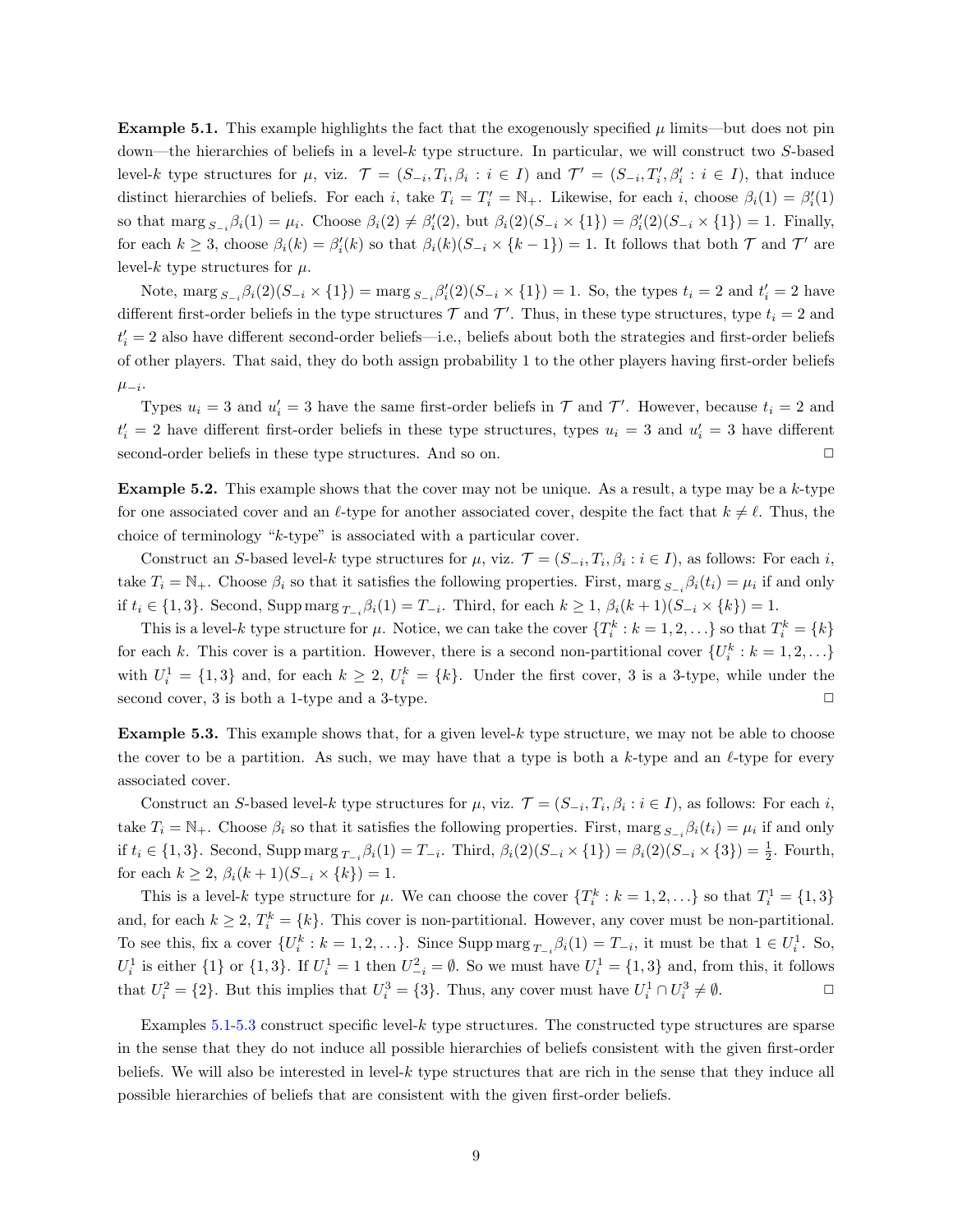<span id="page-9-3"></span>**Definition 5.2.** Fix a  $\mu = (\mu_i : i \in I) \in \prod_{i \in I} \Delta(S_{-i} \times T_{-i})$ . Call an S-based type structure  $\mathcal{T} =$  $(S_{-i}, T_i, \beta_i : i \in I)$  a complete level-k type structure for  $\mu$  if, for each i, there exists a Borel cover  ${T<sub>i</sub><sup>k</sup> : k = 1, 2, ...}$  of  $T<sub>i</sub>$  so that the following holds:

- <span id="page-9-4"></span>(i) for each  $k, T_i^k \neq \emptyset$ ,
- <span id="page-9-8"></span>(ii) for each  $t_i \in T_i^1$ , marg  $s_{-i} \beta_i(t_i) = \mu_i$ ,
- <span id="page-9-9"></span>(iii) for each k and each  $t_i \in T_i^{k+1}$ ,  $\beta_i(t_i)(S_{-i} \times T_{-i}^k) = 1$ , and
- <span id="page-9-2"></span>(iv) for each k and each  $\nu_i \in \Delta(S_{-i} \times T_{-i})$  with  $\nu_i(S_{-i} \times T_{-i}^k) = 1$ , there exists  $t_i \in T_i^{k+1}$  with  $\beta_i(t_i) = \nu_i$ .

Call  $\mathcal T$  a complete level-k type structure if there is some  $\mu$  so that  $\mathcal T$  is a complete level-k type structure for  $\mu$ .

So,  $\mathcal T$  is a complete level-k type structure for  $\mu$  if it is a level-k type structure for  $\mu$  where we can find a cover that satisfies the following additional requirement: For each belief that assigns probability 1 to the  $k$ -types, there is a type of the player that holds that belief. In a sense, a complete level- $k$  type structure is one in which the only exogenous restrictions on the players hierarchies of beliefs are those induced by the anchor. Incomplete level- $k$  type structures can involve additional exogenous restrictions on the players' hierarchies of beliefs.

We note that we can always find a complete level- $k$  type structure.

#### <span id="page-9-0"></span>**Proposition 5.1.** For each  $\mu = (\mu_i : i \in I)$ , there exists a complete level-k type structure for  $\mu$ .

It is useful to note that, for any complete level-k type structure, there is some associated Borel cover that is not a partition. To see this fix some complete level-k type structure for  $\mu = (\mu_i : i \in I)$ . Choose the Borel cover so that  $T_i^1 = \{t_i \in T_i : \text{marg}_{S_{-i}} \beta_i(t_i) = \mu_i\}$  and, for each  $k \geq 1$ ,  $T_i^{k+1} = \{t_i \in T_i : \text{marg}_{S_{-i}} \beta_i(t_i) = \mu_i\}$  $\beta_i(t_i)(S_{-i} \times T_{-i}^k) = 1$ . Now observe that, for each  $k \ge 2$ , there must be some  $t_i^k$  with marg  $s_{-i} \beta_i(t_i^k) = \mu_i$ . (In fact, there will be many such types.) Thus, for each  $k \geq 2$ ,  $T_i^k \cap T_i^1 \neq \emptyset$ . With this, for each  $k \geq 3$ , there exists some type  $u_i^k$  so that  $\beta_i(u_i^k)(T_{-i}^{k-1} \cap T_{-i}^1) = 1$ . Any such  $u_i^k \in T_i^k \cap T_i^2$ . Thus, for each  $k \geq 3$ ,  $T_i^k \cap T_i^2 \neq \emptyset$ . And so on, inductively.

The proof of Proposition [5.1](#page-9-0) constructs a particular complete level-k type structure for  $\mu$ —one that is, in a sense, canonical. For that type structure, the only associated Borel cover is non-partitional. This occurs for a similar reason that the cover in Example [5.3](#page-8-1) cannot be a partition. See Remark [B.2.](#page-17-0)

### <span id="page-9-5"></span>6 Toward Foundations for Level-k Behavior

Recall, the k-types have beliefs that are, in a sense, determined by the exogenous first-order belief  $\mu$ . As such, there is a natural intuition that, for k-types, the  $R(k-1)BR$  predictions should coincide with level-k behavior  $L^k[\mu]$ . However, this intuition is not quite right. To understand why, we begin with a preliminary result.

<span id="page-9-1"></span>**Proposition 6.1.** Fix an epistemic game  $(G, \mathcal{T})$  where  $\mathcal{T}$  is a level-k type structure for  $\mu$ . Then:

- <span id="page-9-6"></span>(*i*) proj<sub>S<sub>i</sub></sub>  $(R_i^1 \cap (S_i \times T_i^1)) = L_i^1[\mu]$ , and
- <span id="page-9-7"></span>(ii) for each  $k \geq 1$ , proj  $_{S_i} (R_i^k \cap (S_i \times T_i^k)) \subseteq L_i^k[\mu]$ .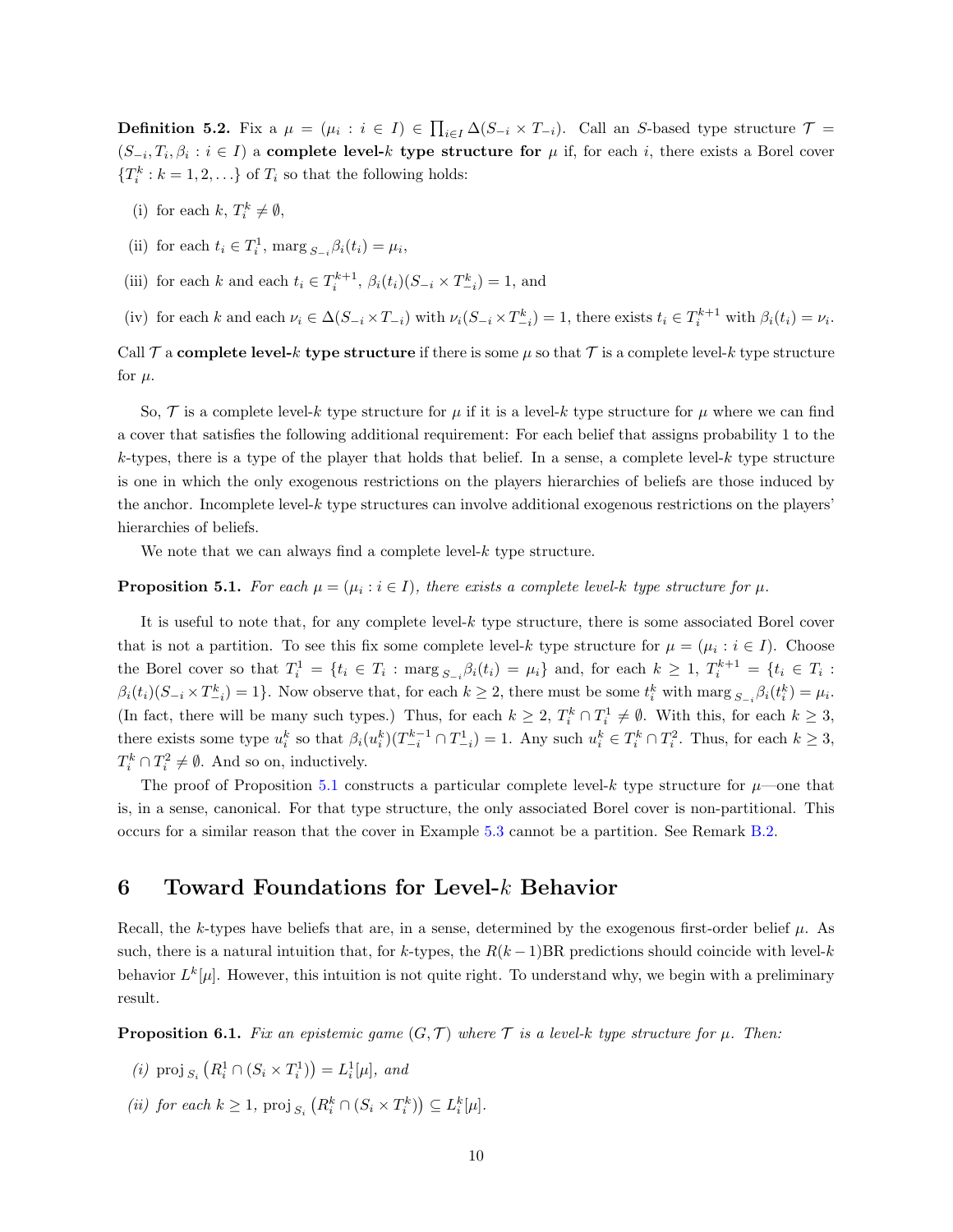Proposition [6.1](#page-9-1) has two parts. First, it says that the set of rational predictions for 1-types coincide with the level-1 behavior. This corresponds to the standard intuition. Second, it says that, for each  $k$ -type, any prediction of  $R(k-1)BR$  is consistent with level-k behavior. It stops short of saying that such predictions coincide with level-k behavior. In fact, they may not. We may well have that proj  $_{S_i} (R_i^k \cap (S_i \times T_i^k)) \subset$  $L_i^k[\mu]$ . The next two examples illustrate two reasons that the inclusion may be strict.

<span id="page-10-1"></span>**Example 6.1.** Return to the Undercutting Game in Figure [2.1,](#page-4-0) but make one change: Now, take  $\mu_1(X) =$  $\mu_2(X) = 1$ . So, now, the anchor assigns probability 1 to the other player choosing the highest action.

Construct a level-k type structure for  $\mu$ , viz.  $\mathcal{T} = (S_{-i}, T_i, \beta_i : i \in I)$ , as follows. For each i, take  $T_i = \mathbb{N}_+$ . Choose  $\beta_i(1)$  so that  $\text{Supp }\beta_i(1) = \{X\} \times T_{-i}$ . For each  $k \geq 2$ , choose  $\beta_i(k)$  to satisfy the following criteria. First,  $\beta_i(k)(S_{-i} \times \{k-1\}) = 1$ . Second, marg  $S_2 \beta_1(2)(X) = 1$  but marg  $S_1 \beta_2(2)(X) \neq 1$ . Third, there is no i and  $k \geq 3$  with  $\max_{S_{-i}} \beta_i(k) = \mu_i$ .

This is a level-k type structure for  $\mu$ . But the only cover has  $T_1^2 = \{2\}$ . Moreover,  $t_1 = 2$  does not believe  $R_2^1$ , since X is dominated. Thus,  $R_1^2 \cap (S_1 \times T_1^2) = \emptyset$ .

<span id="page-10-2"></span><span id="page-10-0"></span>Example 6.2. Figure [6.1](#page-10-0) depicts a revised undercutting game. Now, if the other player chooses a number  $s_{-i} \geq 2$ , player i has an incentive to undercut the other player by either 1 or 2. (As previously, if the other player chooses the lowest number  $s_{-i} = 1$ , then i has an incentive to match the other player.)

|                  | 1   | 2        | $\boldsymbol{3}$ | .        | $X-1$    | X   |
|------------------|-----|----------|------------------|----------|----------|-----|
| 1                | 1,1 | 1,0      | 1,0              | .        | 0,0      | 0,0 |
| $\overline{2}$   | 0,1 | 0,0      | 1,0              | .        | 0,0      | 0,0 |
| $\sqrt{3}$       | 0,1 | $_{0,1}$ | 0,0              | $\cdots$ | $_{0,0}$ | 0,0 |
| 4                | 0,0 | 0,1      | 0,1              | .        | 0,0      | 0,0 |
| .                | .   | .        | . .              | .        | .        | .   |
| $X-3$            | 0,0 | 0,0      | 0,0              | .        | 1,0      | 0,0 |
| $X-2$            | 0.0 | 0,0      | 0,0              | .        | 1,0      | 1,0 |
| $X-1$            | 0,0 | 0,0      | 0,0              | $\cdots$ | 0,0      | 1,0 |
| $\boldsymbol{X}$ | 0,0 | 0,0      | 0,0              | .        | $_{0,1}$ | 0,0 |

Figure 6.1: Revised Undercutting Game

Set  $\mu_1(X) = \mu_2(X) = 1$ . So, the anchor assigns probability 1 to the other player choosing the highest action. As such,  $L_i^1[\mu] = \{X - 1, X - 2\}$  and  $L_i^2[\mu] = \{X - 2, X - 3\}$ . More generally,

$$
L_i^k[\mu] = \begin{cases} \{X - k, X - k - 1\} & \text{if } X - 2 \ge k \\ \{X - k\} & \text{if } k = X - 1 \\ \{1\} & \text{if } k \ge X. \end{cases}
$$

Construct an level-k type structure for  $\mu$ , viz.  $\mathcal{T} = (S_{-i}, T_i, \beta_i : i \in I)$ , as follows. For each i, take  $T_i = \mathbb{N}_+$ . Choose each  $\beta_i$  so that, for each  $k \geq 1$ : (i)  $\max_{S_{-i}} \beta_i(k)(X - k + 1) = 1$ , and (ii)  $\beta_i(k+1)(S_{-i} \times \{k\}) = 1$ . Observe that marg  $S_{-i} \beta_i(1) = \mu_i$ .

This is a level-k type structure for  $\mu$ . But, there is only one cover and, for that cover, each  $T_i^k = \{k\}$ . As such,  $(s_i, t_i) \in R_i^2 \cap (S_i \times T_i^2)$  if and only if  $s_i = X - 2$ . However,  $L_i^2[\mu] = \{X - 2, X - 3\}$ . Thus, proj  $_{S_i}(R_i^2 \cap (S_i \times T_i^2)) \subsetneq L_i^2$ . The contract of the contract of the contract of the contract of the contract of the contract of the contract of the contract of the contract of the contract of the contract of the contract of the contract of the contrac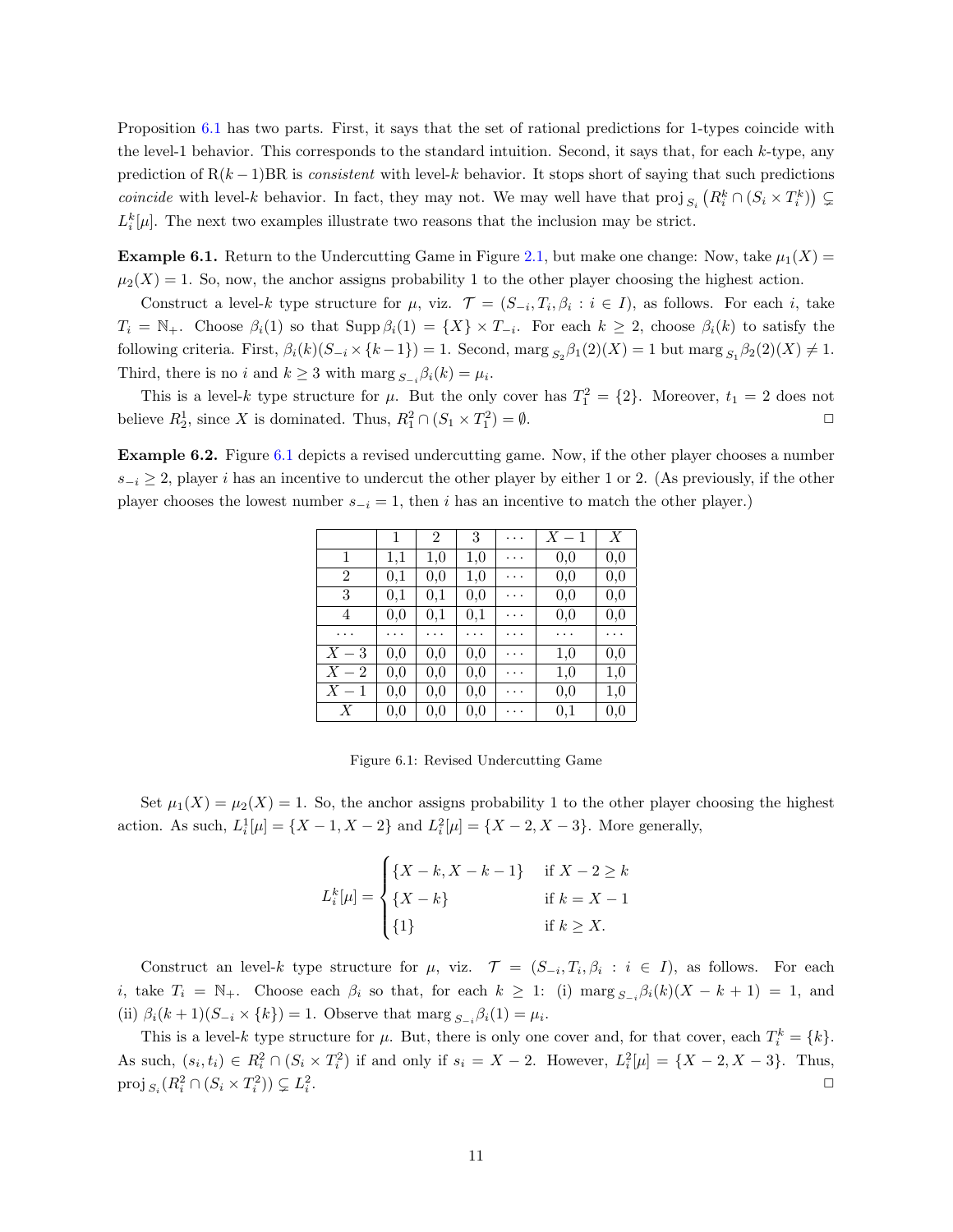The examples illustrate two reasons why the inclusion may be strict. First,  $R_i^k \cap (S_i \times T_i^k)$  may be empty. This can arise because a k-type's first-order beliefs may be such that it cannot believe  $R_{-i}^{k-1}[\mu]$ . Second, even if  $R_i^k \cap (S_i \times T_i^k)$  is non-empty, it may still be strictly contained in  $L_i^k[\mu]$ . This can only arise if  $L_i^{k-1}[\mu]$  is not a singleton.<sup>[8](#page-11-2)</sup> In that case,  $T_i^k$  may simply not induce all the first-order beliefs that are consistent with  $L_i^{k-1}$ .

Both of these phenomena can arise because an arbitrary level-k type structure permits a sparse set of beliefs. Neither phenomena can arise in a complete level-k type structure—since, there, for each  $k \geq 2$ , the sets  $T_i^k$  are "rich."

<span id="page-11-1"></span>**Theorem 6.1.** Fix an epistemic game  $(G, \mathcal{T})$ , where  $\mathcal{T}$  is a complete level-k type structure for  $\mu$ . Then, for each k,

$$
\operatorname{proj}_{S_i} \left( R_i^k \cap (S_i \times T_i^k) \right) = L_i^k[\mu].
$$

Theorem [6.1](#page-11-1) says that, in any complete level-k type structure, the  $R(k-1)BR$  predictions associated with  $k$ -types coincides (exactly) with the level-k behavior. This captures a standard rationale behind the level-k model: If a player's beliefs about beliefs are determined by k steps of reasoning about an anchor  $\mu$  and, if they satisfy  $R(k-1)BR$ , then their behavior is level-k behavior for  $\mu$ . And, conversely, level-k behavior is consistent with reasoning in this way.

### <span id="page-11-3"></span>7 Reasoning about Rationality in Level-k Type Structures

Theorem [6.1](#page-11-1) captures the standard intuition associated with level- $k$  models. One might be tempted to conclude that—by restricting attention to level-k type structures—there is an equivalence between reasoning about rationality (in the sense of  $RmBR$ ) and the level-k solution concept. That is, drawing from Proposition [4.1,](#page-6-0) one might conjecture that, in a complete level-k type structure,

$$
\bigcup_{k\geq m} L^k[\mu] = \text{proj}_S R^m \subseteq S^m.
$$

However, this is incorrect. The key is the following:

<span id="page-11-0"></span>**Theorem 7.1.** Fix an epistemic game  $(G, \mathcal{T})$ , where  $\mathcal{T}$  is a complete level-k type structure for  $\mu$ . Then, for each m,  $proj_{S}R^{m} = S^{m}$ .

To understand Theorem [7.1,](#page-11-0) fix a complete level- $k$  type structure. Theorem [6.1](#page-11-1) tells us that: (i) for each strategy  $s_i \in L_i^1[\mu]$  there is a 1-type  $t_i^1$  so that  $(s_i, t_i^1)$  is rational, and (ii) for each 1-type  $t_i^1$  and  $(s_i, t_i)$  rational,  $s_i \in L_i^1[\mu]$ . So it establishes an equivalence between the level-1 behavior and the behavior of 1-types that are rational. However, it is silent about the behavior of 2-types that are rational. In fact, because the type structure is a complete level-k type structure, for each first-order belief that a player can hold, there is a 2-type of the player that holds that first-order belief. As such, for any 1-rationalizable strategy  $s_i$  there is a 2-type  $t_i^2$  so that  $(s_i, t_i^2)$  is rational. Thus, if we look at all the rational strategytype pairs—not just those associated with 1-types—our behavioral prediction is the set of 1-rationalizable strategies. The following example illustrates this point.

<span id="page-11-2"></span> $8$ The non-singleton case is not simply a thought exercise. In particular, it arises naturally in the N-player Beauty Contest game [\(Nagel,](#page-22-0) [1995\)](#page-22-0), provided  $N \geq 3$ .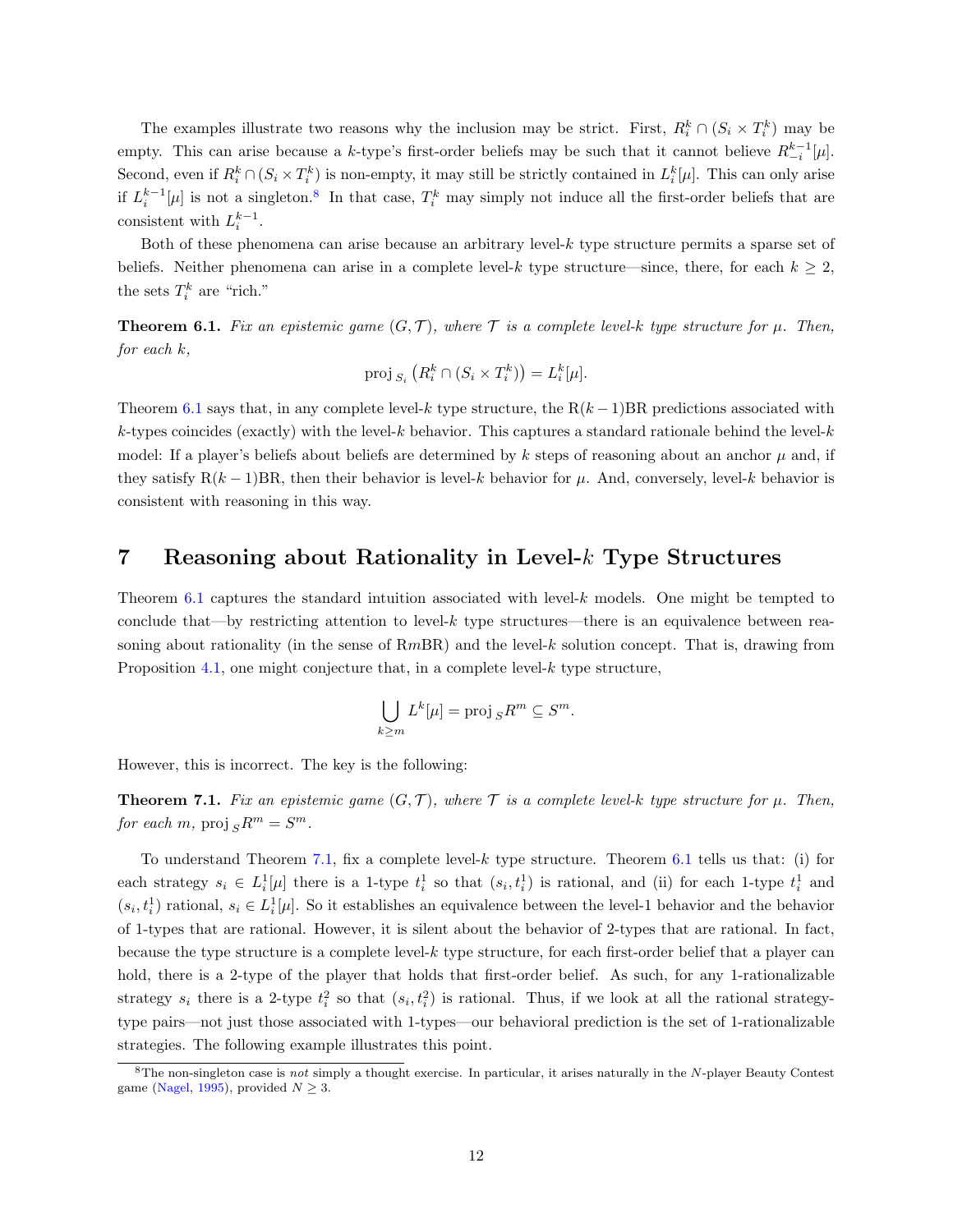**Example 7.1.** Return to the Undercutting Game. As in Section 2, take  $\mu_1(\mathbb{E}(x)) = \mu_2(\mathbb{E}(x)) = 1$ . Fix a complete level-k type structure for  $\mu = (\mu_1, \mu_2)$ . We will argue that, in that type structure, proj  $_{S_i}R_i^m = S_i^m$ for each  $m \geq 1$ .

Recall that, in each type structure,  $proj_{S_i} R_i^m \subseteq S_i^m$ . So we focus on showing that  $S_i^m \subseteq proj_{S_i} R_i^m$ . To do so, first, fix some  $s_i \in S_i^1 = \{1, 2, ..., X - 1\}$ . Note, there is some 2-type  $t_i^2[s_i] \in T_i^2$  so that  $\beta_i(t_i^2)(\{(s_i+1)\}\times T_{-i}^1) = 1.$  For such a type  $t_i^2[s_i]$ , we have  $(s_i,t_i^2[s_i]) \in R_i^1.$  Next, fix some  $s_i \in S_i^2 =$  $\{1, 2, \ldots, X-2\}$ . Then there exists some 3-type  $t_i^3[s_i] \in T_i^3$  so that  $\beta_i(t_i^3[s_i])(\{(s_i+1)\} \times t_{-i}^2[(s_i+1)]) = 1$ . Since  $((s_i + 1), t_{-i}^2 [s_i + 1]) \in R_i^2$ , it follows that  $(s_i, t_i^3 [s_i]) \in R_i^2$ .

We can continue inductively. In particular, for each  $m \leq X - 1$ , the following holds: If  $s_i$  is an mrationalizable strategy  $s_i$ , we can find an  $(m + 1)$ -type  $t_i^{m+1} \in T_i^{m+1}$  so that  $(s_i, t_i^{m+1})$  is consistent with  $R(m-1)BR$ . The type  $t_i^{m+1}$  will assign probability 1 to the other player playing  $s_{-i} = (s_i + 1) \in S_{-i}^m$  and the other player having an  $m$ -type  $t^{m}_{-i}$  with  $(s_{-i}, t^{m}_{-i}) \in R^{m-1}_{-i}$ . The contract of the contract of  $\Box$ 

As a consequence of Theorem [7.1,](#page-11-0) we have the following corollary:

<span id="page-12-0"></span>**Corollary 7.1.** Fix an epistemic game  $(G, \mathcal{T})$ , where  $\mathcal{T}$  that is a complete level-k type structure for  $\mu$ .

- (i) For each  $m \geq 1$ ,  $\bigcup_{k \geq m} L^k[\mu] \subseteq S^m = \text{proj}_S R^m$ .
- (ii) If each  $\mu_i(S_{-i}^{\infty}) = 1$ , then, for each  $m \geq 1$ ,  $\bigcup_{k \geq 1} L^k[\mu] \subseteq S^m = \text{proj}_S R^m$ .

Corollary [7.1](#page-12-0) says that, for each  $k \geq m$ , the level-k behavior is consistent with  $R(m-1)BR$  in a complete  $level-k$  type structure. Moreover, if the anchor assigns probability 1 to the rationalizable strategies, then, for each k and each m, the level-k behavior is consistent with  $R(m-1)BR$ . Note, even in this last case, the inclusion may be strict.<sup>[9](#page-12-1)</sup>

### <span id="page-12-3"></span>8 Discussion

A. Foundations for the Level-k Solution Concept. Theorem [7.1](#page-11-0) states that, in a complete level-k type structure, the RmBR behavior corresponds to the  $(m + 1)$ -rationalizable strategies. By contrast, Theorem [6.1](#page-11-1) states that, in a complete level-k type structure, the RmBR behavior for  $(m + 1)$ -types corresponds to level- $(m + 1)$  behavior. Thus, if we associate k-types with the epistemic conditions of  $R(k-1)BR$ , we can justify level-k behavior.

Note, this justification of level- $k$  behavior rests on assigning different hierarchies of beliefs with different epistemic conditions—a step that is atypical in the epistemic game theory literature.<sup>[10](#page-12-2)</sup> Importantly, for certain types, there will be no way to uniquely assign types to a single epistemic condition. This is because it may not be possible to associate a complete level- $k$  type structure with a partition. (Refer to the discussion immediately following Proposition [5.1.](#page-9-0)) And even if it were possible to associate a complete level- $k$  type structure with some partition, there may be another cover that is non-partitional. So, arguably, the result cannot be seen as endogenizing the epistemic conditions.

In light of this fact, we conclude that the approach to iterated reasoning taken in the level- $k$  literature is quite different from the approach taken in the epistemic game theory literature.

<span id="page-12-1"></span><sup>&</sup>lt;sup>9</sup>A prominent example of this is [Alaoui and Penta'](#page-22-13)s [\(2014\)](#page-22-13) version of the 11-20 game: Take  $\mu_1(20) = \mu_2(20) = 1$  and observe that the anchor assigns probability 1 to a rationalizable strategy. Then the union of the level-k behavior is  $\{11, 12, \ldots, 19\}$ , but the entire strategy set is rationalizable.

<span id="page-12-2"></span> $10$ There is good reason for that: By allowing oneself to tailor the epistemic conditions to the hierarchies, the researcher may well end up justifying any solution concept. Restricting the ability to tailor the epistemic conditions to the players beliefs imposes discipline on the epistemic analysis.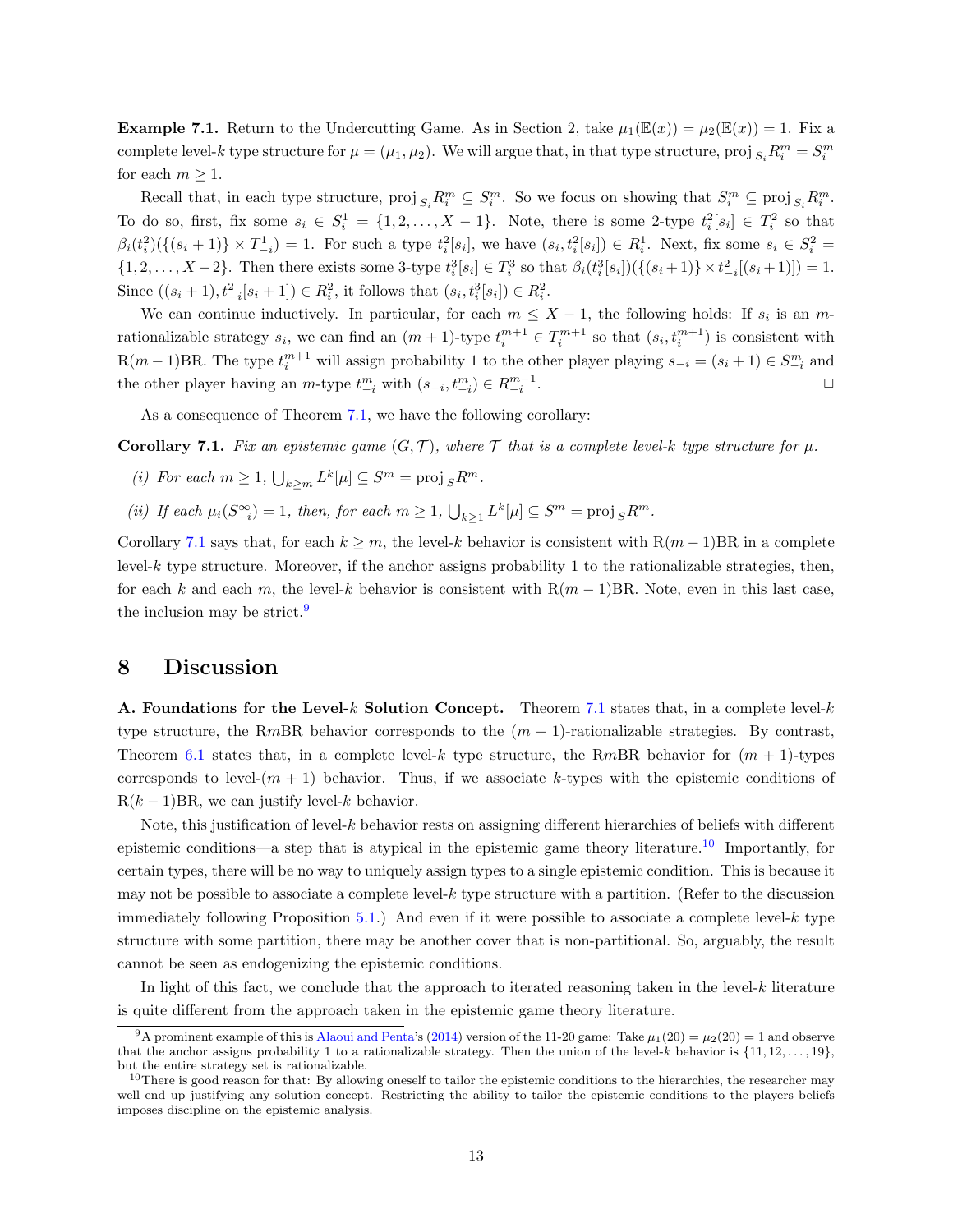B. Hierarchies of Beliefs vs. Finite-Order Beliefs We made use of an epistemic type structure that induces hierarchies of beliefs about the strategies played. Such hierarchies of beliefs require unlimited ability to engage in interactive reasoning—i.e., the ability to specify all sentences of the form "I think that you think that I think . . .." However, often, the level-k solution concept is motivated by a stipulation that players have a limited ability to engage in such sentences.

We can recast the analysis here in terms of an epistemic model where epistemic types only induce finite-order beliefs (as in [Heifetz and Kets,](#page-22-14) [2013](#page-22-14) or [Kets,](#page-22-15) [2010\)](#page-22-15). The key is that the epistemic conditions of RmBR depend only on the  $(m+1)$ <sup>th</sup>-order beliefs. As such, from the perspective of Theorems [6.1-](#page-11-1)[7.1,](#page-11-0) we can either use the standard definition of a type structure—one that induces full hierarchies of beliefs—or we can use a modified definition of a type structure—one that induces finite-order beliefs but (potentially) not the full hierarchy of beliefs.

Appendix [E](#page-19-1) makes this idea precise. We begin with an extended definition of an epistemic type structure, where takes can now induce finite-order beliefs but may not induce the full hierarchy. (An ordinary epistemic type structure is a special case of this type structure.) We focus on the special case where the game has no weakly dominant strategy and the extended type structure induces all first-order beliefs. Proposition [E.1](#page-19-2) shows that we can convert this type structure into an ordinary type structure in a way that preserves RmBR behavior. Thus, in this case, we can make use of an ordinary type structure instead of such an extended type structure—from the perspective of analyzing RmBR (as it is used in this paper).

The requirement that the extended type structure induces all first-order beliefs may, at first, appear restrictive. However, note, it is a condition that is satisfied by both an ordinary complete and an ordinary complete level-k type structure. So, arguably, it is an assumption that is desirable for the purpose of the exercise in this paper.

C. Alternate "Rich" Level-k Type Structures: Taken together, Examples [6.1-](#page-10-1)[6.2](#page-10-2) and Theorem [7.1](#page-11-0) point to a tension. If we allow the level-k type structure to be sparse, then  $R(m-1)BR$  may preclude strategies allowed by the level- $m$  behavior. On the other hand, if we require the level- $k$  type structure to be rich (in the sense of completeness), then  $R(m-1)BR$  is characterized by m-rationalizability and not by the level- $k$  solution concept. This raises the question of whether there are intermediate notions of "richness" that would allow  $R(m-1)BR$  to be characterized by level-k behavior for  $k \geq m$ .

First, note that we can always rig a type structure to deliver the desired output. In particular, we can construct the first-order beliefs associated with each k-type, by making reference to the level-k solution concept. As such, the very notion of the type structure would make reference to the solution concept for which we are attempting to provide foundations. From the perspective of epistemic game theory, this is undesirable. If we allow the epistemic assumptions to depend on details of the solution concept, then the epistemic analysis cannot illuminate the extent to which "reasoning" gives rise to the solution concept. See Chapter 6-Section 6.5 in [Battigalli, Friedenberg and Siniscalchi,](#page-22-6) [2012.](#page-22-6)

But, there is a potential second approach—e.g., requiring that the notion of "richness" only refers to marginal beliefs. This would be a modification of Condition [\(iv\)](#page-9-2) in Definition [5.2.](#page-9-3) There are two obvious possibilities:

(iv') for each k and each  $\nu_i \in \Delta(T_{-I})$  with  $\nu_I(T_{-i}^k) = 1$ , there exists  $t_i \in T_i^{k+1}$  with  $\max_{i \in I} \beta_i(t_i) = \nu_i$ ;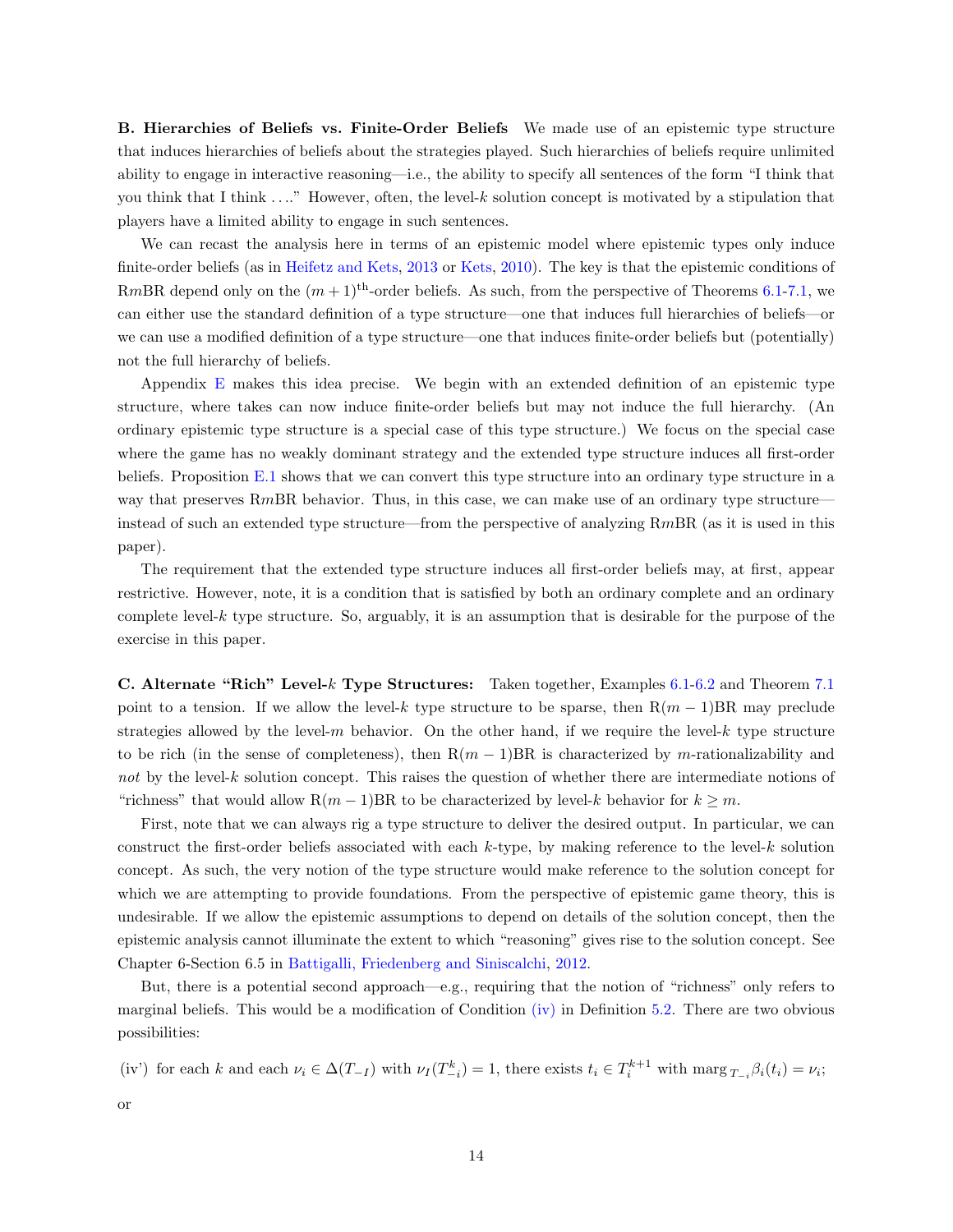(iv") for each k and each  $\nu_i \in \Delta(S_{-i})$ , there exists  $t_i \in T_i^{k+1}$  with  $\max_{S_{-i}} \beta_i(t_i) = \nu_i$ .

However, neither definition suffices. If we replace condition [\(iv\)](#page-9-2) by either (iv') or (iv"), we may still have that proj  $_{S_i}(R_i^k \cap (S_i \times T_i^k)) \subsetneq L_i^k$ . Example [6.2](#page-10-2) shows this for (iv'). Appendix [E](#page-19-1) shows this for (iv").

**D. RmBR Behavior of k-Types** Let us revisit how the  $R(m-1)BR$  behavior of k-types relates to the  $R(m-1)BR$  behavior. In a level-k type structure for  $\mu$ , we have

$$
\bigcup_{k \geq m} \operatorname{proj}_{S_i} \left( R_i^m \cap (S_i \times T_i^k) \right) \subseteq \operatorname{proj}_{S_i} R_i^m.
$$

Thus, for each  $k \geq m$ , the R $(m-1)$ BR behavior of k-types is contained in the R $(m-1)$ BR behavior. However, when each  $\mu_i$  assigns positive probability to a dominated strategy, we can draw a tighter conclusion.

<span id="page-14-0"></span>**Lemma 8.1.** Fix an epistemic game  $(G, \mathcal{T})$ , where  $\mathcal{T}$  that is a level-k type structure for  $\mu$ . If, for each i,  $\mu_i(S_{-i} \backslash S_{-i}^1) > 0$ , then

$$
\bigcup_{k \geq m} \operatorname{proj}_{S_i} \left( R_i^m \cap (S_i \times T_i^k) \right) = \operatorname{proj}_{S_i} R_i^m.
$$

In the specific case where the anchor assigns positive probability to a dominated strategy, the  $R(m-1)BR$ behavior coincides with the R $(m-1)$  behavior of  $k \geq m$  types. This arises because, for such an anchor, there are no  $k \leq m-1$  types consistent with  $R(m-1)BR$ . (See Lemma [E.1.](#page-21-0)) In particular, 1-types assign positive probability to irrational strategy-type pairs; as such, they are inconsistent with R1BR. With this, 2-types assign probability 1 to strategy-type pairs inconsistent with R1BR; as such, they are inconsistent with R2BR. And so on.

E. Identification of Reasoning about Rationality The results here speak to identification of reasoning about rationality—in the sense of  $RmBR$ —for the case where the players' type structure is entirely determined by the anchor. Importantly, the conclusions are different from the identification of reasoning often inferred in the level-k literature. To see this, consider two examples: the 11-20 game [\(Arad and](#page-22-7) [Rubinstein,](#page-22-7) [2012\)](#page-22-7) and the Beauty Contest game [\(Nagel,](#page-22-0) [1995\)](#page-22-0).

First, consider the 11-20 game. Two players simultaneously choose a number in  $\{11, 12, \ldots, 20\}$ . If Player i chooses  $s_i = s_{-i} - 1$ , her payoff is  $s_i + 20$ ; if Player i chooses any other  $s_i$ , her payoff is  $s_i$ . Note the entire strategy set is rationalizable. (Each  $s_i \leq 19$  is a best response to  $s_i + 1$ ; moreover,  $s_i = 20$  is a best response to  $s_{-i} = 11$ .) Thus, any anchor assigns probability 1 to a rationalizable strategy. As such, for any anchor—a fortiori the (typical) anchor that assigns probability one to 20—and any k, the level-k behavior is consistent with RmBR for all  $m$ —even if we restrict attention to type structures defined (only) by the anchor.

Second, consider a parameterized Beauty Contest game. Three players simultaneously choose a number in  $\{1, 2, 3, 4, 5\}$ . If players choose  $(s_1, s_2, s_3)$ , then the player closest to  $\{2/3\}$ s of the average  $(s_1+s_2+s_3/3)$  has a payoff of 1 and the other players have a payoff of 0. (If players tie others as being 'closest to the average,' they split the payoff of 1 equally.) Note, 5 is dominated by any mixture on  $\{1, 2\}$ ; all other strategies  $s_i$ are a best response to  $s_{-i} = (s_i + 1, s_i + 1)$ . In fact,  $S_i^1 = \{1, 2, 3, 4\}$ ,  $S_i^2 = \{1, 2, 3\}$ ,  $S_i^3 = \{1, 2\}$ , and, for each  $m \geq 4$ ,  $S_i^m = \{1\}$ .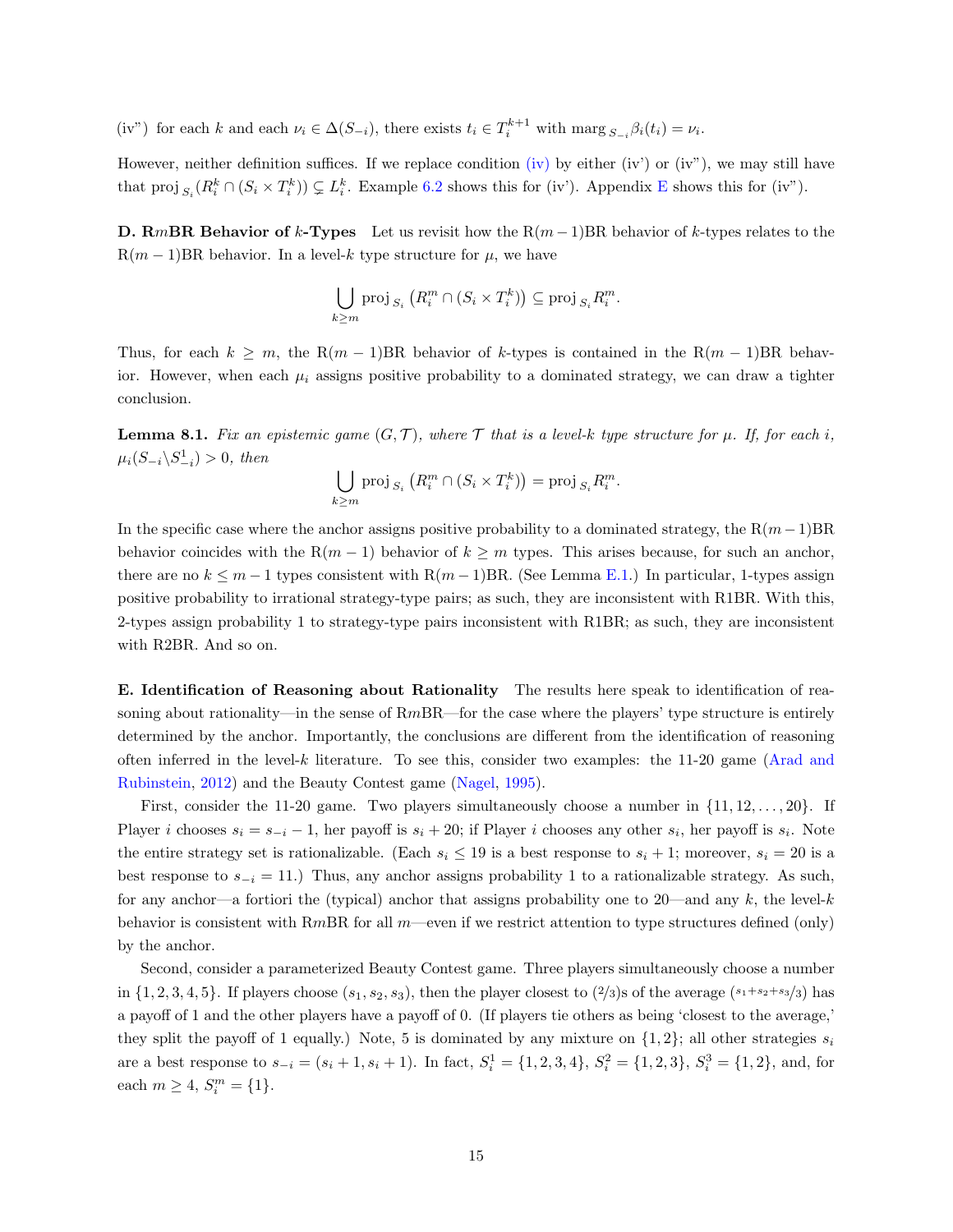Suppose the anchor assigns equal weight to all strategy profiles  $s_{-i}$ . Note, in this case,  $\mu_i(S_{-i}\backslash S_{-i}^1) > 0$ . It is easily verified that  $L_i^1[\mu] = \{2\}$  and, for each  $k \geq 2$ ,  $L_i^k[\mu] = \{1\}$ . Thus, if we observe either of 3, 4, it would be interpreted as play of a level-0 player, even though 4 is consistent with rationality (resp. 3 is consistent with R1BR) when we restrict attention to type structures defined (only) by the anchor. Likewise, if we observe 2, it would be interpreted as play of a level-1 player, even though the behavior is consistent with R2BR when we restrict attention to type structures defined (only) by the anchor.

### Appendix A Proofs for Sections [5](#page-7-1)

#### <span id="page-15-1"></span><span id="page-15-0"></span>Lemma A.1.

- (i) If  $E_{-i}$  is Borel then  $B_i(E_{-i})$  is Borel.
- <span id="page-15-2"></span>(ii) If  $E_{-i} = \emptyset$ , then  $B_i(E_{-i}) = \emptyset$ .

**Proof.** Part [\(i\)](#page-15-1) follows from Lemma 15.16 in [Aliprantis and Border](#page-22-16) [\(2007\)](#page-22-16) and the fact that  $\beta_i$  is measur-able. Part [\(ii\)](#page-15-2) is immediate.  $\blacksquare$ 

<span id="page-15-3"></span>**Lemma A.2.** Let  $\Omega_1, \Omega_2$  be metrizable spaces where  $|\Omega_1| < \infty$ . Then the mapping  $\max_{\Omega_1} : \Delta(\Omega_1 \times \Omega_2) \to$  $\Delta(\Omega_1)$  is continuous.

**Proof.** Fix a sequence  $(\nu^n : n = 1, 2, ...)$  where each  $\nu^n \in \Delta(\Omega_1 \times \Omega_2)$ . Suppose  $(\nu^n : n = 1, 2, ...)$ converges to  $\nu^*$ . Write  $\hat{\nu}^n = \max_{\Omega_1} (\nu^n)$  and  $\hat{\nu}^{\infty} = \max_{\Omega_1} (\nu^{\infty})$ . It suffices to show that  $(\hat{\nu}^n : n = 1, 2, ...)$ converge to  $\hat{\nu}^{\infty}$ . For that, it suffices to show that, for each  $\omega_1 \in \Omega_1$ ,  $\lim_{n\to\infty} \hat{\nu}^n(\{\omega_1\}) = \hat{\nu}^{\infty}(\{\omega_1\})$  or, equivalently,  $\lim_{n\to\infty} \nu^n(\{\omega_1\} \times \Omega_2) = \nu^\infty(\{\omega_1\} \times \Omega_2).$ 

Fix some  $\{\omega_1\} \times \Omega_2$  and observe that this set is clopen. As such,  $\partial(\{\omega_1\} \times \Omega_2) = \emptyset$ . So, by Theorem 15.3 in [Aliprantis and Border](#page-22-16) [\(2007\)](#page-22-16),  $\lim_{n\to\infty} \nu^n(\{\omega_1\} \times \Omega_2) = \nu^\infty(\{\omega_1\} \times \Omega_2)$ .

<span id="page-15-4"></span>**Lemma A.3.** For each m, the sets  $R_i^m$  are Borel.

**Proof.** The proof is by induction on m.

 $m = 1$ : Fix a strategy  $s_i$  and let

$$
P[s_i] = \{\nu_i \in \Delta(S_{-i}) : s_i \in \mathbb{BR}_i[\nu_i] \}.
$$

Using Berge's Theorem and the fact that  $\Delta(S_{-i})$  is metrizable, this set is closed. So, by Lemma [A.2,](#page-15-3)

$$
\hat{P}[s_i] = \{ \nu_i \in \Delta(S_{-i} \times T_{-i}) : s_i \in \mathbb{BR}_i[\text{marg } S_{-i} \nu_i] \}
$$

is closed. From this and the fact that  $\beta_i$  is measurable, each  $\{s_i\} \times \beta_i^{-1}(\{\hat{P}[s_i]\})$  is Borel. Now observe that

$$
R_i^1 = \bigcup_{s_i \in S_i} \left( \{ s_i \} \times \beta_i^{-1}(\{\hat{P}[s_i]\}) \right)
$$

and, therefore,  $R_i^1$  is Borel.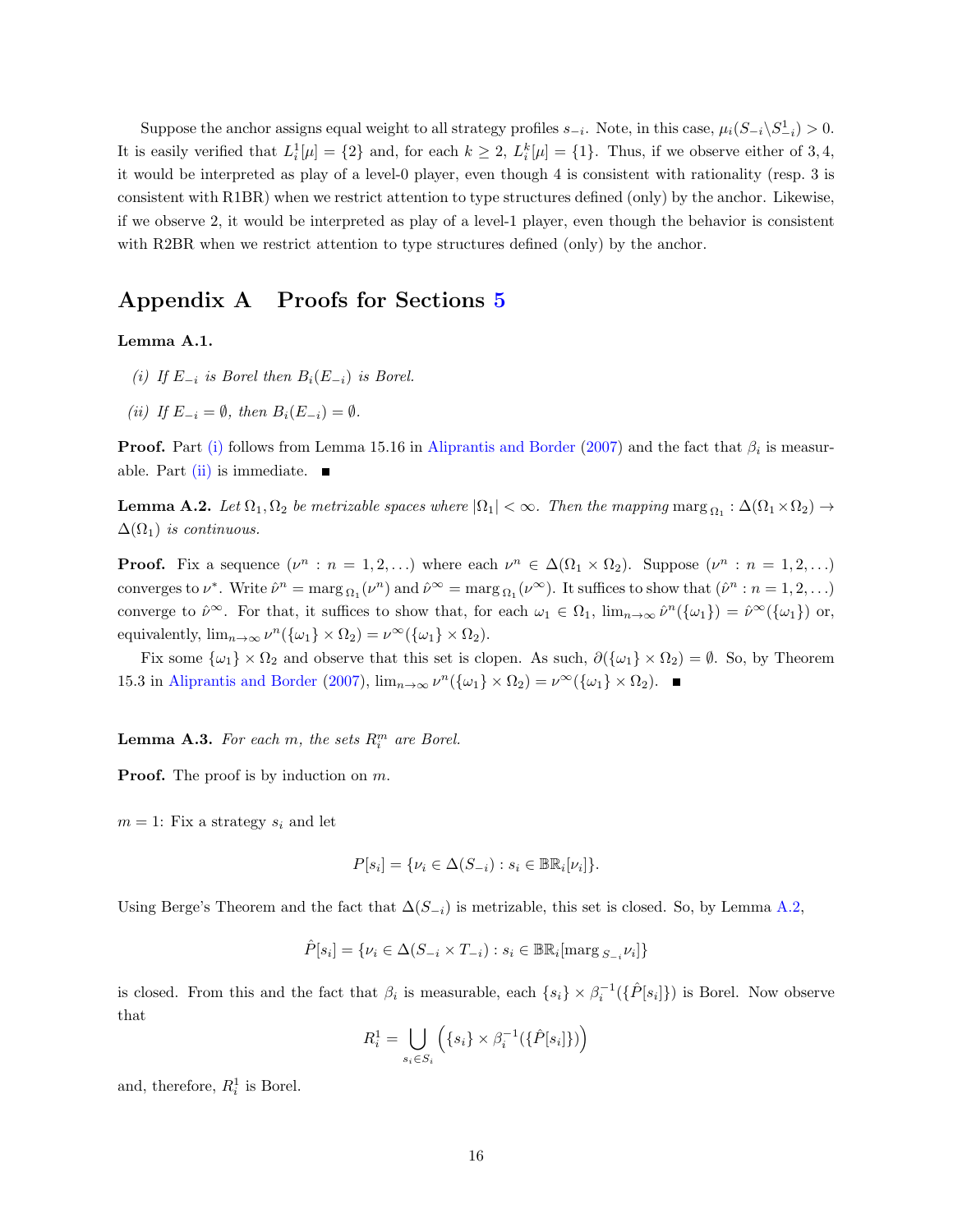$m \geq 2$ : Assume that, for each i,  $R_i^m$  is Borel. As such, each  $R_{-i}^m$  is also Borel. So by Lemma [A.1](#page-15-0)[\(i\),](#page-15-1)  $R_i^m$ is Borel.

# Appendix B Proof of Proposition [5.1](#page-9-0)

This appendix proves Proposition [5.1.](#page-9-0) Before coming to the proof, it will be useful to introduce some mathematical preliminaries: Given a Borel subset of  $\Omega$ , viz.  $\Phi \subseteq \Omega$ , endow  $\Phi$  with the relative topology. If  $\nu \in \Delta(\Omega)$  with  $\nu(\Phi) = 1$ , we can construct a  $\tilde{\nu} \in \Delta(\Phi)$  so that, for each Borel  $E \subseteq \Phi$ ,  $\tilde{\nu}(E) = \nu(E)$ . Note,  $\tilde{\nu}$  is indeed a probability measure since  $\nu(\Phi) = 1$ . Call  $\tilde{\nu}$  the **restriction of**  $\nu$  to  $\Phi$ .

We now turn to the proof. Fix some  $\mu = (\mu_i : i \in I) \in \prod_{i \in I} \Delta(S_{-i})$ . Fix, also, a complete S-based type structure  $\mathcal{T}^* = (S_{-i}, T_i^*, \beta_i^* : i \in I)$ . We will inductively define sets  $E_i^k \subseteq T_i^*$ . Set

$$
E_i^1 = \{ t_i^* \in T_i^* : \text{marg}_{S_{-i}} \beta_i^*(t_i^*) = \mu_i \}.
$$

Assuming  $E_{-i}^k$  has been defined, set  $E_i^{k+1} = B_i(S_{-i} \times E_{-i}^k)$ . Then set  $E_i^{\infty} = \bigcup_{k \geq 1} E_i^k$ . It will also be convenient to define  $\hat{E}_i^1$  to be the set of  $t_i^* \in E_i^1$  so that  $\beta_i^*(t_i^*)(S_{-i} \times E_{-i}^{\infty}) = 1$ .

#### <span id="page-16-0"></span>Lemma B.1.

- (i) For each  $k$ ,  $E_i^k$  is Borel and non-empty.
- <span id="page-16-1"></span>(ii) The set  $E_i^{\infty}$  is Borel and non-empty.
- <span id="page-16-2"></span>(iii) The set  $\hat{E}_i^1$  is Borel and non-empty.

**Proof.** We begin by proving part [\(i\).](#page-16-0) Part [\(i\)](#page-16-0) is proved by induction on  $k$ .

Begin with  $k = 1$ . Note

$$
\{\nu_i\in\Delta(S_{-i}\times T_{-i}^*): \nu_i=\mu_i\}
$$

is nonempty and Borel. (See Lemma [A.2.](#page-15-3)) Since  $\beta_i^*$  is measurable,  $E_i^1$  is Borel. By completeness,  $E_i^1 \neq \emptyset$ . Assume that the claim holds for  $k$ , then the set

$$
\{\nu_i \in \Delta(S_{-i} \times T_{-i}^*) : \nu_i(S_{-i} \times E_{-i}^k) = 1\}
$$

is non-empty and, by [Aliprantis and Border](#page-22-16) [\(2007,](#page-22-16) Lemma 15.16), it is Borel. Since  $\beta_i^*$  is measurable,  $E_i^{k+1}$  is Borel. By completeness,  $E_i^{k+1} \neq \emptyset$ . This establishes part [\(i\).](#page-16-0)

Part [\(ii\)](#page-16-1) follows immediately from part [\(i\).](#page-16-0) From that

$$
\{\nu_i\in\Delta(S_{-i}\times T_{-i}^*): \nu_i(S_{-i}\times E_{-i}^\infty)=1\}
$$

is non-empty and Borel [\(Aliprantis and Border,](#page-22-16) [2007,](#page-22-16) Lemma 15.16). Since  $\beta_i^*$  is measurable,  $\hat{E}_i^1$  is Borel. And, by completeness,  $\hat{E}_i^1 \neq \emptyset$ , which establishes part [\(iii\).](#page-16-2)

Let  $T_i^{**} = E_i^{\infty}$  and endow  $T_i^{**}$  with the relative topology. Note, the Borel sets in  $T_i^{**}$  are also Borel sets in  $T_i^*$ . (See [Aliprantis and Border,](#page-22-16) [2007,](#page-22-16) Lemma 4.20.) Now define  $\beta_i$  as follows: For each  $t_i \in \hat{E}_i^1 \cup \bigcup_{k \geq 2} E_i^k$ , let  $\beta_i^{*}(t_i) \in \Delta(S_{-i} \times T_{-i}^{**})$  be the restriction of  $\beta_i^{*}(t_i)$  to  $S_{-i} \times T_{-i}^{**}$ . (This is well defined since each such  $\beta_i^*(t_i)$  assigns probability 1 to  $S_{-i} \times T_{-i}^{**}$ . Now choose some  $u_{-i}^* \in T_{-i}^{**}$ . For each  $t_i \in E_i^1 \backslash \hat{E}_i^1$ ,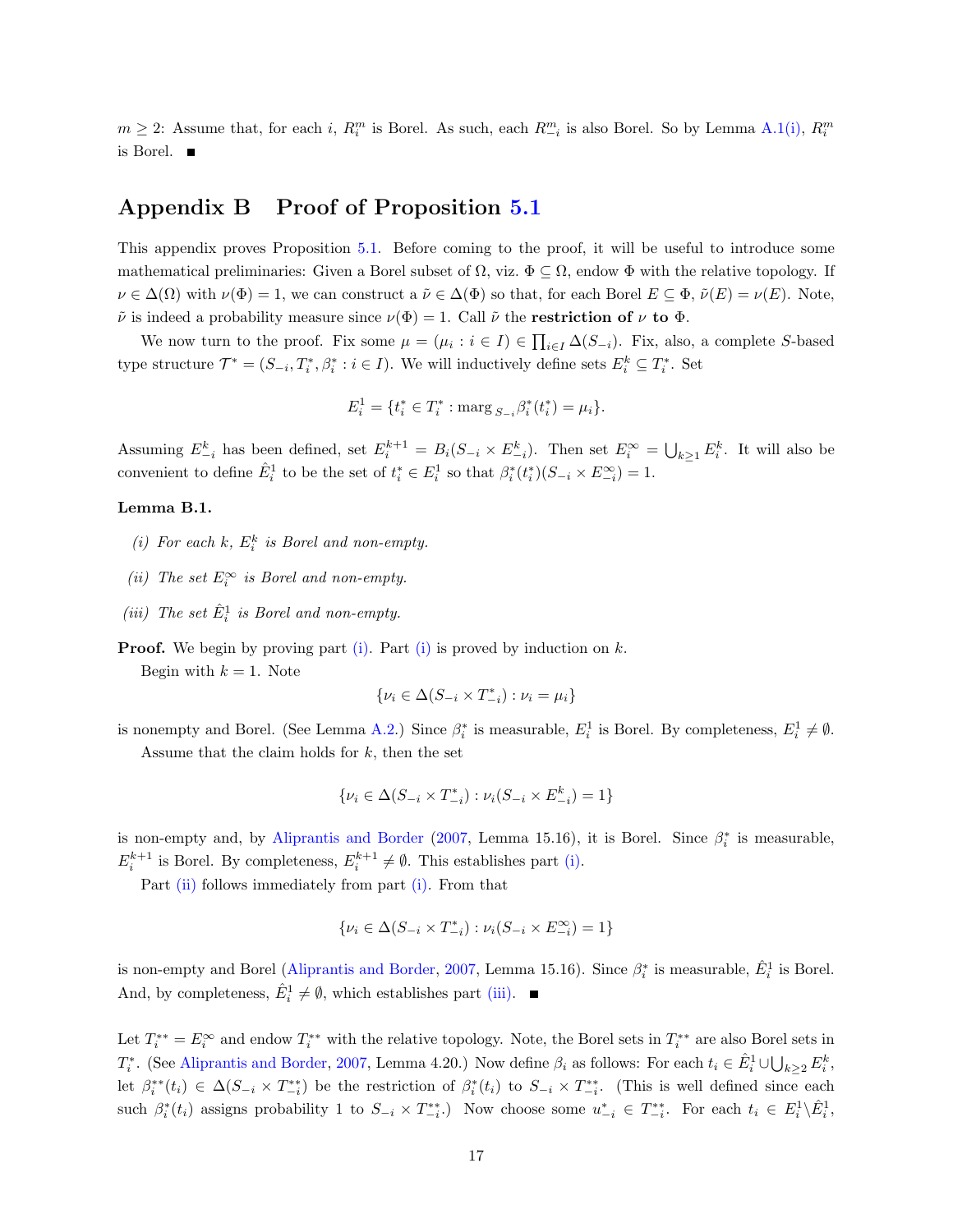let  $\beta_i^{**}(t_i) \in \Delta(S_{-i} \times T_{-i}^{**})$  be the unique measure  $\mu_i^* \in \Delta(S_{-i} \times T_{-i}^{**})$  so that (i) marg  $_{S-i}\mu_i^* = \mu_i$ , and (ii)  $\mu_i^*(S_{-i} \times \{u_{-i}^*\}) = 1.$ 

Let  $\mathrm{id}_{-i}: S_{-i} \times T_{-i}^* \to S_{-i} \times T_{-i}^*$  be the identity map and note that  $\mathrm{id}_{-i}$  is bimeasurable. Let  $\underline{\text{id}_{-i}}: \Delta(S_{-i} \times T_{-i}^*) \to \Delta(S_{-i} \times T_{-i}^*)$  map each  $\nu \in \Delta(S_{-i} \times T_{-i}^{**})$  into the image measure of  $\nu$  under  $\text{id}_{-i}$ . Observe that, for each such  $t_i \in \hat{E}_i^1 \cup \bigcup_{k \geq 2} E_i^k$ ,  $\beta_i^*(t_i)$  is the image measure of  $\beta_i^{**}(t_i)$  under id  $_{-i}$ .

**Lemma B.2.** The mapping  $\beta_i^{**}$  is measurable.

**Proof.** Fix some  $F_{-i}$  that is Borel in  $\Delta(S_{-i} \times T_{-i}^{**})$ . First suppose that  $\mu_i^* \notin F_{-i}$ . By construction,  $(\beta_i^{**})^{-1}(F_{-i}) = T_i^{**} \cap (\beta_i^{*})^{-1}(\underline{id}_{-i}(F_{-i}))$ . Note that  $\underline{id}_{-i}(F_{-i})$  is Borel. (See [Aliprantis and Border,](#page-22-16) [2007,](#page-22-16) Lemma 15.4.) Thus,  $(\beta_i^{**})^{-1}(F_{-i})$  is the intersection of two Borel sets and therefore Borel.

Next suppose that  $\mu_i^* \notin F_{-i}$ . By construction,  $(\beta_i^{**})^{-1}(F_{-i}) = (T_i^{**} \cap (\beta_i^*)^{-1}(\underline{id}_{-i}(F_{-i}))) \cup (E_i^1 \setminus \hat{E}_i^1)$ . Repeating the above argument and noting that  $(E_i^1 \setminus \hat{E}_i^1)$  is Borel, we conclude  $(\beta_i^{**})^{-1}(F_{-i})$  is Borel.

**Proof of Proposition [5.1.](#page-9-0)** We will show that the S-based type structure  $\mathcal{T}^{**} = (S_{-i}, T_i^{**}, \beta_i^{**} : i \in I)$ is a complete level- $k$  type structure for  $\mu$ .

For each k, let  $T_i^k = E_i^k$ . Note that  $\{T_i^k : k = 1, 2, \ldots\}$  forms a Borel cover of  $T_i^{**}$  with each  $T_i^k \neq \emptyset$ . Moreover, by construction, for each  $t_i \in T_i^1 = E_i^1$ ,

$$
\operatorname{marg}_{S_{-i}} \beta_i^{**}(t_i) = \operatorname{marg}_{S_{-i}} \beta_i^{*}(t_i) = \mu_i.
$$

Likewise, for each  $t_i \in T_i^{k+1} = E_i^{k+1}$ ,  $\beta_i^*(t_i)(S_{-i} \times E_{-i}^k) = 1$ . As such,  $\beta_i^{**}(t_i)(S_{-i} \times T_{-i}^k) = 1$ .

Finally, fix some  $\nu_i \in \Delta(S_{-i} \times T_{-i}^{**})$  with  $\nu_i(S_{-i} \times T_{-i}^k) = 1$ . Then there exists some  $\nu_i^* \in \Delta(S_{-i} \times T_{-i}^*)$ so that  $\nu_i$  is the image measure of  $\nu_i^*$  under id  $_{-i}$ . By completeness, there exists a type  $t_i^* \in T_i^*$  so that  $\beta_i^*(t_i^*) = \nu_i^*$ . Since  $E_{-i}^k = T_{-i}^k$ , by construction  $t_i^* \in E_i^{k+1} = T_i^{k+1}$  and  $\beta_i^{**}(t_i^*) = \nu_i$ .

<span id="page-17-1"></span>**Remark B.1.** The proof of Proposition [5.1](#page-9-0) constructs a level-k type structure for  $\mu$  associated with associated covers  $\{T_i^k : k = 1, 2, ...\}$  that are non-partitional. In fact, for each  $k \geq 1$ ,  $T_i^1 \cap T_i^{k+1} \neq \emptyset$ . To see this, recall that  $\mathcal{T}^*$  is complete. Thus, for each  $k \geq 1$ , there is some type  $t_i^* \in T_i^*$  with both  $\max_{S_{-i}} \beta_i^{**}(t_i^*) = \mu_i$  and  $\beta_i^{**}(t_i^*)(S_{-i} \times T_{-i}^k) = 1$ . Under the associated cover,  $t_i^* \in T_i^1 \cap T_i^{k+1}$  $\Box$ 

<span id="page-17-0"></span>**Remark B.2.** We can push the point in Remark [B.1](#page-17-1) further: If  $(\{U_i^k : k = 1, 2, ...\} : i \in I)$  is a collection of covers that jointly satisfy conditions  $(i)$ [–\(iv\)](#page-9-2) for the type structure constructed in Proposition [5.1](#page-9-0) then some  $\{U_i^k : k = 1, 2, \ldots\}$  is non-partitional.

To see this, suppose otherwise, i.e., we have a collection of covers  $(\{U_i^k : k = 1, 2, ...\} : i \in I)$  that are partitional and jointly satisfy conditions  $(i)$ –[\(iv\)](#page-9-2) for the type structure constructed in Proposition [5.1.](#page-9-0) There are two cases to consider.

Case 1:  $T_i^k = U_i^k$  for each i and each  $k \geq 2$ . In this case, each  $U_i^1 \subsetneq T_i^1$ . Note, there is some  $t_i \in T_i^2$  with  $\beta_i^{**}(t_i)(S_{-i} \times T_i^1 \setminus U_i^1) = 1$ . Since  $T_i^2 = U_i^2$ ,  $t_i \in U_i^2$  contradicting the requirements of the Borel cover.

Case 2:  $T_i^k \neq U_i^k$  for some i and some  $k \geq 2$ . Choose the player i and number k so that  $T_j^{\ell} = U_j^{\ell}$  for each player j and each  $\ell$  with  $k > \ell \geq 2$ . Note, we must either have  $T_i^k \setminus U_i^k \neq \emptyset$  or  $T_i^k \subsetneq U_i^k$ .

First suppose that  $T_i^k \setminus U_i^k \neq \emptyset$ . If so, we can find some type of some player  $j \neq i$ , viz.  $t_j \in T_j^{k+1}$  so that (i)  $\max_{S_{-j}} \beta_j^{**}(t_j) \neq \mu_j$ , (ii)  $\beta_j^{**}(t_j)(S_{-j} \times T_{-j-i} \times (T_i^k \setminus U_i^k)) > 0$ , and (iii)  $\beta_j^{**}(t_j)(S_{-j} \times T_{-j-i} \times U_i^k) > 0$ .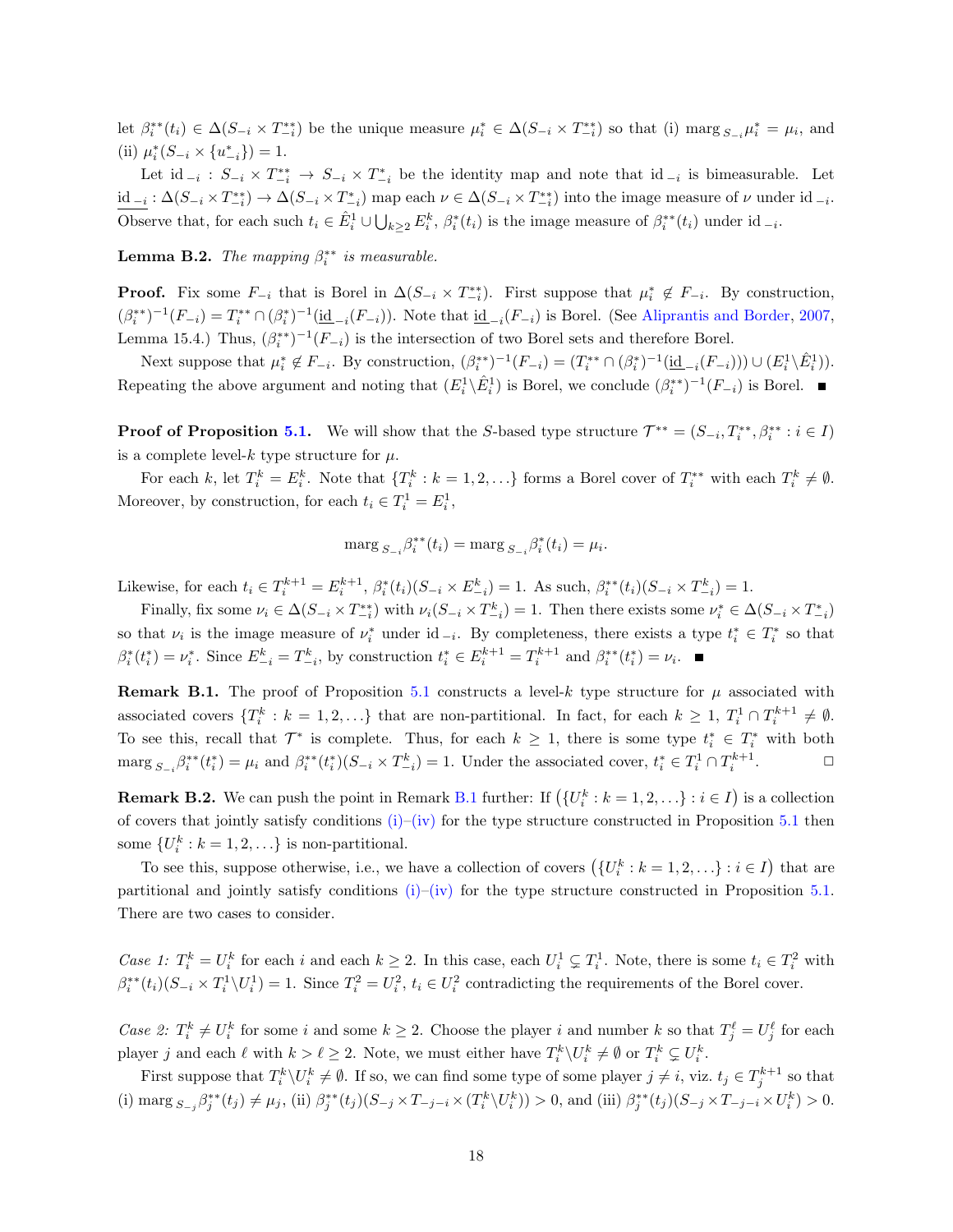Since  $\{U_i^{\ell} : \ell = 1, 2, \ldots\}$  is a partition, there is not  $U_j^m$  that can contain  $t_j$  and satisfy the properties of a Borel cover.

Next suppose that  $T_i^k \subsetneq U_i^k$ . Then there exists some  $t_i \in U_i^k$  with  $\beta_i^{**}(t_i)(S_{-i} \times T_{-i}^{k-1}) = 1$  but  $t_i \notin T_i^k$ . This contradicts the construction of the covers described in the proof.  $\Box$ 

## Appendix C Proofs for Section [6](#page-9-5)

**Proof of Proposition [6.1.](#page-9-1)** Begin with part [\(i\).](#page-9-6) Fix some  $s_i \in \text{proj}_{S_i} (R_i^1 \cap (S_i \times T_i^1))$ . Then there exists some  $t_i \in T_i^1$  so that  $(s_i, t_i) \in R_i^1$ . As such,  $s_i \in \mathbb{BR}_i$ [marg  $s_{-i} \beta_i(t_i)$ ] and marg  $s_{-i} \beta_i(t_i) = \mu_i$ . So  $s_i \in L_i^1[\mu]$ . Conversely, fix  $s_i \in L_i^1[\mu]$ . Then  $s_i \in \mathbb{BR}_i[\mu_i]$  and, for each  $t_i \in T_i^1$ , marg  $s_{-i} \beta_i(t_i) = \mu_i$ . Thus,  $\{s_i\} \times T_i^1 \subseteq R_i^1 \cap (S_i \times T_i^1)$ . As such,  $L_i^1[\mu] \subseteq \text{proj}_{S_i} (R_i^1 \cap (S_i \times T_i^1))$ .

The proof of part [\(ii\)](#page-9-7) is by induction on k. The case of  $k = 1$  follows from part [\(i\).](#page-9-6) Assume the claim holds for k. Fix some  $s_i \in \text{proj}_{S_i} (R_i^{k+1} \cap (S_i \times T_i^{k+1}))$ . Then there exists some  $t_i \in T_i^{k+1}$  so that  $(s_i, t_i) \in R_i^{k+1}$ . As such,  $s_i \in \mathbb{BR}_i$ [marg  $s_{-i} \beta_i(t_i)$ ]. Moreover,  $\beta_i(t_i)(R_{-i}^k \cap (S_{-i} \times T_{-i}^k)) = 1$ . So, by the induction hypothesis, marg  $s_{-i}\beta_i(t_i)(L_{-i}^k[\mu]) = 1$ . As such,  $s_i \in L_i^{k+1}[\mu]$ .

**Proof of Theorem [6.1.](#page-11-1)** The proof is by induction on k. The case of  $k = 1$  is part [\(i\)](#page-9-6) of Proposition [6.1.](#page-9-1) So, assume the result holds for k. By part [\(ii\)](#page-9-7) of Proposition [6.1,](#page-9-1) it suffices to show that

$$
L_i^{k+1}[\mu] \subseteq \text{proj}_{S_i} (R_i^{k+1} \cap (S_i \times T_i^{k+1})).
$$

Fix  $s_i \in L_i^{k+1}[\mu]$ . Then there exists some  $\nu_i \in \Delta(S_{-i})$  such that  $s_i \in \mathbb{BR}_i[\nu_i]$ , and  $\nu_i(L_{-i}^k[\mu]) = 1$ . We will use  $\nu_i$  to construct a  $\hat{\nu}_i \in \Delta(S_{-i} \times T_{-i})$  so that: (i)  $\max_{S_{-i}} \hat{\nu}_i = \nu_i$ , (ii)  $\hat{\nu}_i(S_{-i} \times T_{-i}^k) = 1$ , and (iii) for each  $n \leq k$ ,  $\hat{\nu}_i(R_{-i}^n) = 1$ . We then show that this suffices to deliver the result.

Step 1: By the induction hypothesis, for each j, there exists a mapping  $\tau_j^k : L_j^k[\mu] \to T_j^k$  that satisfies the following property: For each  $s_j \in L_j^k$ ,  $(s_j, \tau_j^k(s_j)) \in R_j^k \cap (S_j \times T_j^k)$ . Let  $\tau_{-i}^k : L_{-i}^k[\mu] \to T_{-i}^k$  be the associated product map. For each  $s_{-i} \in L_{-i}^k[\mu]$ , set  $\hat{\nu}(s_{-i}, \tau_{-i}^k(s_{-i})) = \nu(s_{-i})$  and, for each  $(s_{-i}, t_{-i}) \in$  $S_{-i} \times T_{-i} \setminus (\text{gr}(\tau_{-i}^k))$ , set  $\hat{\nu}(s_{-i}, t_{-i}) = 0$ . This gives a  $\hat{\nu}_i \in \Delta(S_{-i} \times T_{-i})$ . By the construction and the fact that  $T_{-i}^k$  is Borel, we have  $\hat{\nu}_i(S_{-i} \times T_{-i}^k) = 1$ . By the construction and the fact that each  $R_{-i}^n$  is Borel, we have that, for each  $n \leq k$ ,  $\hat{\nu}_i(R_{-i}^n) = 1$ .

Step 2: By completeness, there exists a type  $t_i \in T_{-i}^{k+1}$  with  $\beta_i(t_i) = \hat{\nu}_i$ . Since marg  $s_{-i} \beta_i(t_i) = \nu_i$  and  $s_i \in \mathbb{BR}_i[\nu_i]$ , it follows that  $(s_i, t_i) \in R_i^1$ . Since, for each  $n \leq k$ ,  $\beta_i(t_i)(R_{-i}^n) = 1$ ,  $(s_i, t_i) \in R_i^{k+1}$ .

### Appendix D Proof for Section [7](#page-11-3)

**Proof of Theorem [7.1.](#page-11-0)** It is standard that, for each m,  $\text{proj}_{S} R^{m} \subseteq S^{m}$ . To establish the converse, we show the following: If  $s_i \in S_i^m$ , then there exists a  $(m+1)$ -type  $t_i^{m+1} \in T_i^{m+1}$  so that  $(s_i, t_i^{m+1}) \in R_i^m$ . The proof is by induction on  $m$ .

 $m = 1$ : Fix  $s_i \in S_i^1$ . Then there exists some  $\nu_i \in \Delta(S_{-i})$  such that  $s_i$  is a best response under  $\nu_i$ . There exists  $t_i^2 \in T_i^2$  such that marg  $s_{-i} \beta_i(t_i^2) = \nu_i$ . As such,  $(s_i, t_i^2) \in R_i^1$ .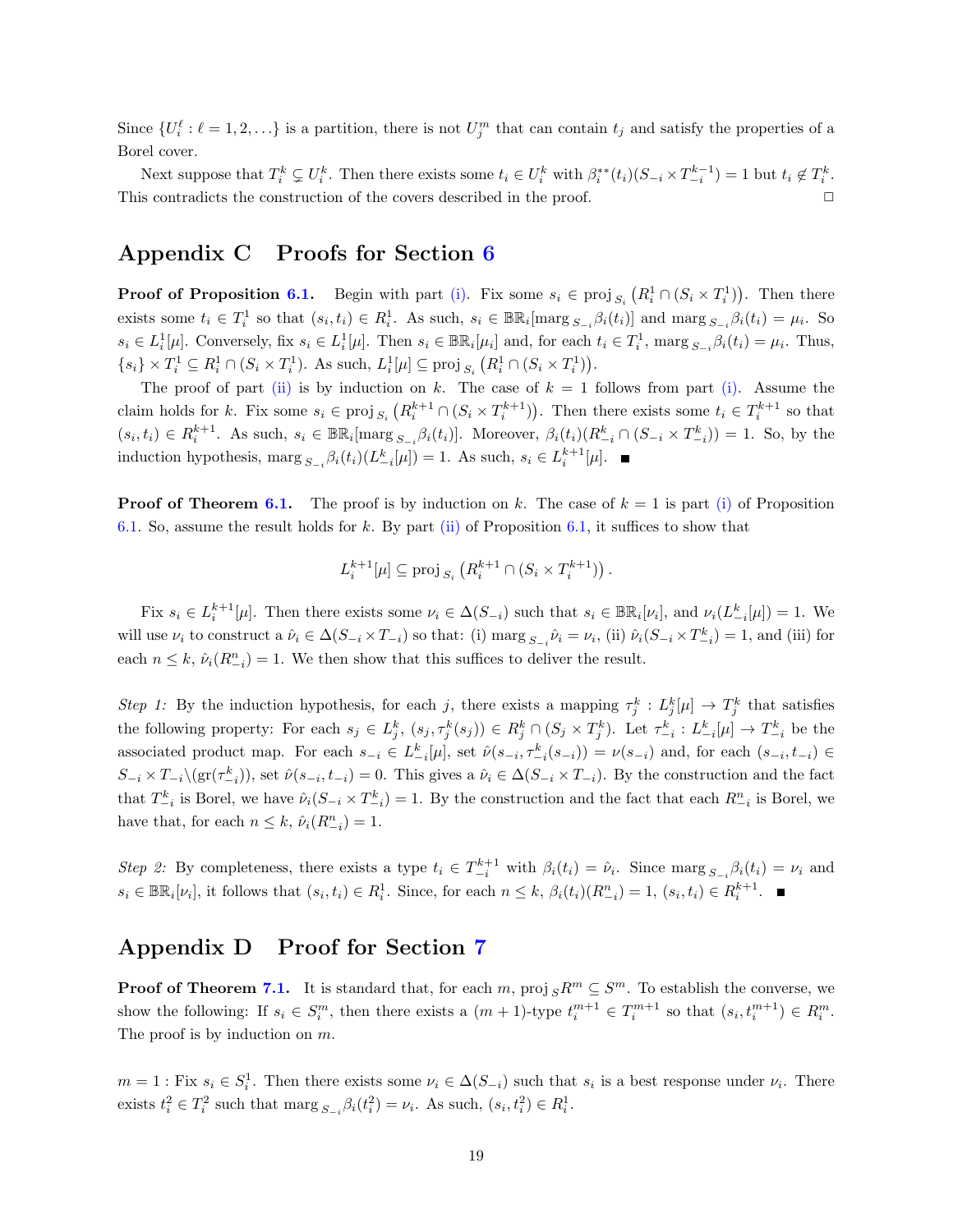$m \geq 2$ : Assume the result holds for m. Fix  $s_i \in S_i^{m+1}$ . Then there exists some  $\nu_i \in \Delta(S_{-i})$  such that  $s_i$ is a best response under  $\nu_i$  and  $\nu_i(S_{-i}^m) = 1$ . By the induction hypothesis, there is a mapping  $f_{-i}^m : S_{-i}^m \to$  $T_{-i}^{m+1}$  such that  $(s_{-i}, f_{-i}^m(s_{-i})) \in R_{-i}^m$ . Construct  $\hat{\nu}_i \in \Delta(S_{-i} \times T_{-i})$  so that  $\hat{\nu}_i(s_{-i}, f_{-i}^m(s_{-i})) = \nu_i(s_{-i}).$ In a complete level-k type structure, there exists some  $t_i^{m+2} \in T_i^{m+2}$  such that  $\beta_i(t_i^{m+2}) = \hat{\nu}_i$ . Since  $\max_{S_{-i}} \beta_i(t_i^{m+2}) = \nu_i, (s_i, t_i^{m+2}) \in R_i^1$ . Moreover, for each  $n \leq m$ ,  $R_{-i}^n$  is Borel (Lemma [A.3\)](#page-15-4) and  $\text{Supp }\beta_i(t_i^{m+2}) \subseteq R_{-i}^m \subseteq R_{-i}^n$ . So,  $t_i^{m+1}$  believes  $R_{-i}^n$  for each  $n \leq m$ . As such,  $(s_i, t_i^{m+2}) \in R_i^{m+1}$ .

## <span id="page-19-1"></span>Appendix E Proofs for Section [8](#page-12-3)

### <span id="page-19-0"></span>E.1 Finite-Order Belief Type Structures

Definition E.1. A finitary S-based type structure is some  $\tilde{\mathcal{T}} = (S_{-i}, \tilde{T}_i, \tilde{\beta}_i : i \in I)$  where,

- (i) for each *i*,  $\tilde{T}_i$  is a metrizable set of types for *i* with  $\tilde{T}_i \cap \{d\} = \emptyset$  and
- (ii) for each  $i, \tilde{\beta}_i : \tilde{T}_i \to \Delta(S_{-i} \times \tilde{T}_{-i}) \cup \{d\}$  is a measurable belief map for i.

Say  $(s_i, \tilde{t}_i)$  is **rational** if  $\tilde{\beta}_i(\tilde{t}_i) \in \Delta(S_{-i} \times (\tilde{T}_{-i} \cup \{d\}))$  and satisfies the condition in Definition [3.3.](#page-5-3) Say  $\tilde{t}_i$  believes an event  $E_{-i}$  if  $\tilde{\beta}_i(\tilde{t}_i) \in \Delta(S_{-i} \times (\tilde{T}_{-i} \cup \{d\}))$  and  $\tilde{t}_i$  satisfies the condition in Definition [3.4.](#page-5-4)

We define RmBR analogously to Definition [3.5.](#page-6-1) In particular, we write  $\tilde{R}_i^1$  for the set of rational strategy-type pairs and  $\tilde{R}_i^{m+1}$  for the set of strategy-type pairs which satisfy rationality and  $m<sup>th</sup>$ -order belief of rationality.

Each ordinary type structure is also a finitary S-based type structure. With this in mind, we focus on showing that the RmBR predictions of a finitary type structure can be replicated in an ordinary type structure. In doing so, we will focus on type structures that are first-order complete: Call  $\tilde{\mathcal{T}}$  first-order complete if, for each  $\nu_i \in \Delta(S_{-i})$ , there exists some  $\tilde{t}_i \in \tilde{T}_i$  with  $\max_{S_{-i}} \tilde{\beta}_i(\tilde{t}_i) = \nu_i$ .

<span id="page-19-2"></span>**Proposition E.1.** Fix a game with no weakly dominant strategy. Let  $\tilde{\mathcal{T}} = (S_{-i}, \tilde{T}_i, \tilde{\beta}_i : i \in I)$  be a finitary S-based type structure that is first-order complete. Then, there exists an ordinary S-based type structure  $\mathcal{T} = (S_{-i}, T_i, \beta_i : i \in I)$  with each  $T_i \subseteq \tilde{T}_i$  so that

- (i) for each  $t_i \in T_i$ ,  $(s_i, t_i) \in R_i^m$  if and only if  $(s_i, t_i) \in \tilde{R}_i^m$ , and
- $\label{eq:2} \left( ii\right)\ \mathrm{proj\,}_{S_i}R_i^m = \mathrm{proj\,}_{S_i}\tilde{R}_i^m.$

To prove Proposition [E.1,](#page-19-2) we will make use of the following fact: If a game has no weakly dominant strategy for *i*, then we can find a mapping  $f_i : S_i \to \Delta(S_{-i})$  so that, for each  $s_i \in S_i$ ,  $s_i \notin \mathbb{BR}_i[f_i(s_i)]$ . We make use of these mappings below.

**Proof of Proposition [E.1.](#page-19-2)** Fix a game with no weakly dominant strategy and an associated finitary S-based type structure that is first-order complete, viz.  $\tilde{\mathcal{T}}$ . Since there are no weakly dominant strategies, we can find mappings  $f_i: S_i \to \Delta(S_{-i})$  so that, for each  $s_i \in S_i$ ,  $s_i \notin \mathbb{BR}[f_i(s_i)]$ . Since  $\mathcal T$  is first-order complete, there are mappings  $\tau_i : S_i \to \tilde{T}_i$  such that marg  $s_{-i} \tilde{\beta}_i(\tau_i(s_i)) = f_i(s_i)$ . Since  $S_i$  is finite,  $\tau_i$  is measurable.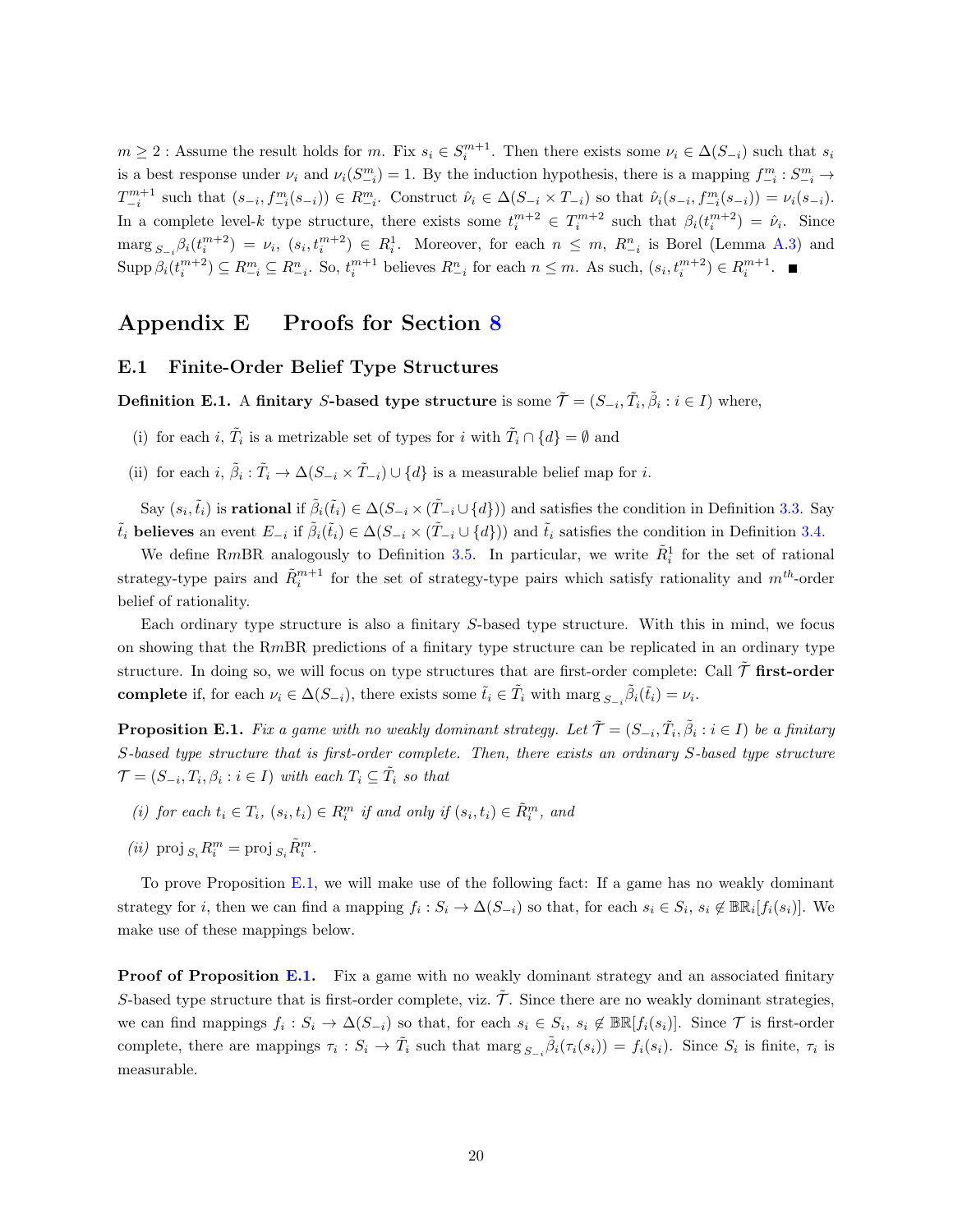With this background, we can construct T. Let  $T_i = \tilde{T}_i \setminus \{t_i \in \tilde{T}_i : \tilde{\beta}_i(t_i) = d\}$ . Observe that  $T_i$  is a Borel subset of  $\tilde{T}_i$ . (This follows from the fact that  $\tilde{\beta}_i$  is measurable.) Endow  $T_i$  with the relative topology and note that it is metrizable.

Observe that, by construction,  $\tau_i(S_i) \subseteq T_i$ . As such, write  $\overline{\tau}_i : S_i \to T_i$  for the restriction of  $\tau_i$  to the range  $T_i$ . Note that  $\overline{\tau}_i$  is also measurable. Write  $(id_{-i} \times \overline{\tau}_{-i}) : S_{-i} \times S_{-i} \to S_{-i} \times T_{-i}$  for the associated product mappings. That is,  $(id_{-i} \times \overline{\tau}_{-i})$  is a mapping where, for each  $s_{-i} \in S_{-i}$ ,  $(id_{-i} \times \overline{\tau}_{-i})(s_{-i}, s_{-i})$  $(s_{-i}, \overline{\tau}_{-i}(s_{-i}))$ . Observe that, since id  $_{-i}$  and  $\overline{\tau}_{-i}$  are both measurable, (id  $_{-i} \times \overline{\tau}_{-i}$ ) is measurable.

We now construct  $\beta_i$ . To do so, it will be convenient to derive the mapping from two auxiliary mappings,  $\beta_i^{\circ}$  and  $\beta_i^{\circ}$ . Let  $T_i^{\circ}$  be the set of  $t_i \in T_i$  with  $\tilde{\beta}_i(t_i)(S_{-i} \times T_{-i}) = 1$ . Let  $T_i^{\circ} = T_i \setminus T_i^{\circ}$ . Since  $\tilde{\beta}_i$  is measurable, both  $T_i^{\circ}$  and  $T_i^{\circ}$  are measurable. Take  $\beta_i^{\circ} : T_i^{\circ} \to \Delta(S_{-i} \times T_{-i})$  so that, for each  $t_i \in T_i^{\circ}$ ,  $\beta_i^{\circ}(t_i)$  is the restriction of  $\tilde{\beta}_i(t_i)$  to  $S_{-i} \times T_{-i}$ . Note that  $\beta_i^{\circ}$  is measurable. Take  $\beta_i^{\circ} : T_i^{\circ} \to \Delta(S_{-i} \times T_{-i})$  so that, for each  $t_i \in T_i^{\diamond}, \beta_i^{\diamond}(t_i)$  is the image measure of marg  $s_{-i} \tilde{\beta}_i(t_i)$  under  $id_{-i} \times \overline{\tau}_{-i}$ . Note,  $\beta_i^{\diamond}$  is measurable. Finally, let

$$
\beta_i(t_i) = \begin{cases} \beta_i^{\circ}(t_i) & \text{if } t_i \in T_i^{\circ}, \\ \beta_i^{\circ}(t_i) & \text{if } t_i \in T_i^{\circ}. \end{cases}
$$

Note that  $\beta_i$  is measurable since  $T_i^{\circ}, T_i^{\circ}, \beta_i^{\circ}$ , and  $\beta_i^{\circ}$  are each measurable.

Finally, we show that, for each  $m \ge 1$  and each  $t_i \in T_i$ ,  $(s_i, t_i) \in R_i^m$  if and only if  $(s_i, t_i) \in \tilde{R}_i^m$ . This will imply that, for each  $m \geq 1$ ,  $\text{proj}_{S_i} R_i^m = \text{proj}_{S_i} (\tilde{R}_i^m \cap (S_i \times T_i))$ . Now observe that, for each  $m \geq 1$ ,  $proj_{S_i}(\tilde{R}_i^m \cap (S_i \times T_i)) = \text{proj}_{S_i} \tilde{R}_i^m$ . As such, for each  $m \geq 1$ ,  $proj_{S_i} R_i^m = \text{proj}_{S_i} \tilde{R}_i^m$ .

In fact, we will show a slightly stronger claim:

- (i) For each  $m \geq 1$  and each  $t_i \in T_i$ ,  $(s_i, t_i) \in R_i^m$  if and only if  $(s_i, t_i) \in \tilde{R}_i^m$ .
- (ii) For each  $m \geq 2$  and each  $t_i \in T_i^{\diamond}$ ,  $S_i \times \{t_i\} \cap R_i^m = \emptyset$  and  $S_i \times \{t_i\} \cap \tilde{R}_i^m = \emptyset$ .

The proof is by induction on  $m$ .

 $m = 1$ : Fix  $t_i \in T_i$ . By construction, marg  $s_{-i} \tilde{\beta}_i(t_i) = \max_{S_{-i}} \beta_i(t_i)$ . As such,  $(s_i, t_i) \in R_i^1$  if and only if  $(s_i, t_i) \in \tilde{R}_i^1$ .

 $m = 2$ : Fix  $t_i \in T_i$ . If  $t_i \in T_i^{\circ}$ , then  $t_i$  believes  $R_{-i}^1$  if and only if  $t_i$  believes  $\tilde{R}_{-i}^1$ . (This follows from the construction.) If  $t_i \in T_i^{\diamond}$ , then  $t_i$  does not believe  $\tilde{R}_{-i}^1$ . (This follows from the fact that  $\tilde{R}_{-i}^1 \cap$  $(S_{-i} \times \tilde{T}_{-i} \setminus T_{-i}) = \emptyset$ .) Thus, we must show that  $t_i$  does not believe  $R_{-i}^1$ . To see this, observe that  $\beta_i(t_i)(S_{-i} \times \tau_{-i}(S_{-i})) = 1$  and, by construction,  $(S_{-i} \times \tau_{-i}(S_{-i})) \cap R^1_{-i} = \emptyset$ . As such,  $t_i$  does not believe  $R_{-i}^1$ .

 $m \geq 3$ : Assume the claim holds for  $m \geq 3$  and we show that it also holds for  $m + 1$ . Fix  $t_i \in T_i$ . If  $t_i \in T_i^{\circ}$ , then  $t_i$  believes  $R_{-i}^m$  if and only if  $t_i$  believes  $\tilde{R}_{-i}^m$ . (This follows from the construction.) If  $t_i \in T_i^{\circ}$ , then by the induction hypothesis,  $(S_i \times \{t_i\}) \cap R_i^m = \emptyset$  and  $(S_i \times \{t_i\}) \cap \tilde{R}_i^m = \emptyset$ . As such, if  $t_i \in T_i^{\diamond}$ ,  $(S_i \times \{t_i\}) \cap R_i^{m+1} = \emptyset$  and  $(S_i \times \{t_i\}) \cap \tilde{R}_i^{m+1} = \emptyset$ .

### E.2 Alternate Definitions of a Complete Type Structures

In this section, we show that we cannot replace condition [\(iv\)](#page-9-2) of Definition [5.2](#page-9-3) by condition (iv"). Return to the Undercutting Game and take  $\mu = (\mu_1, \mu_2)$  so that  $\mu_1(X) = \mu_2(X) = 1$ . Note, there are maps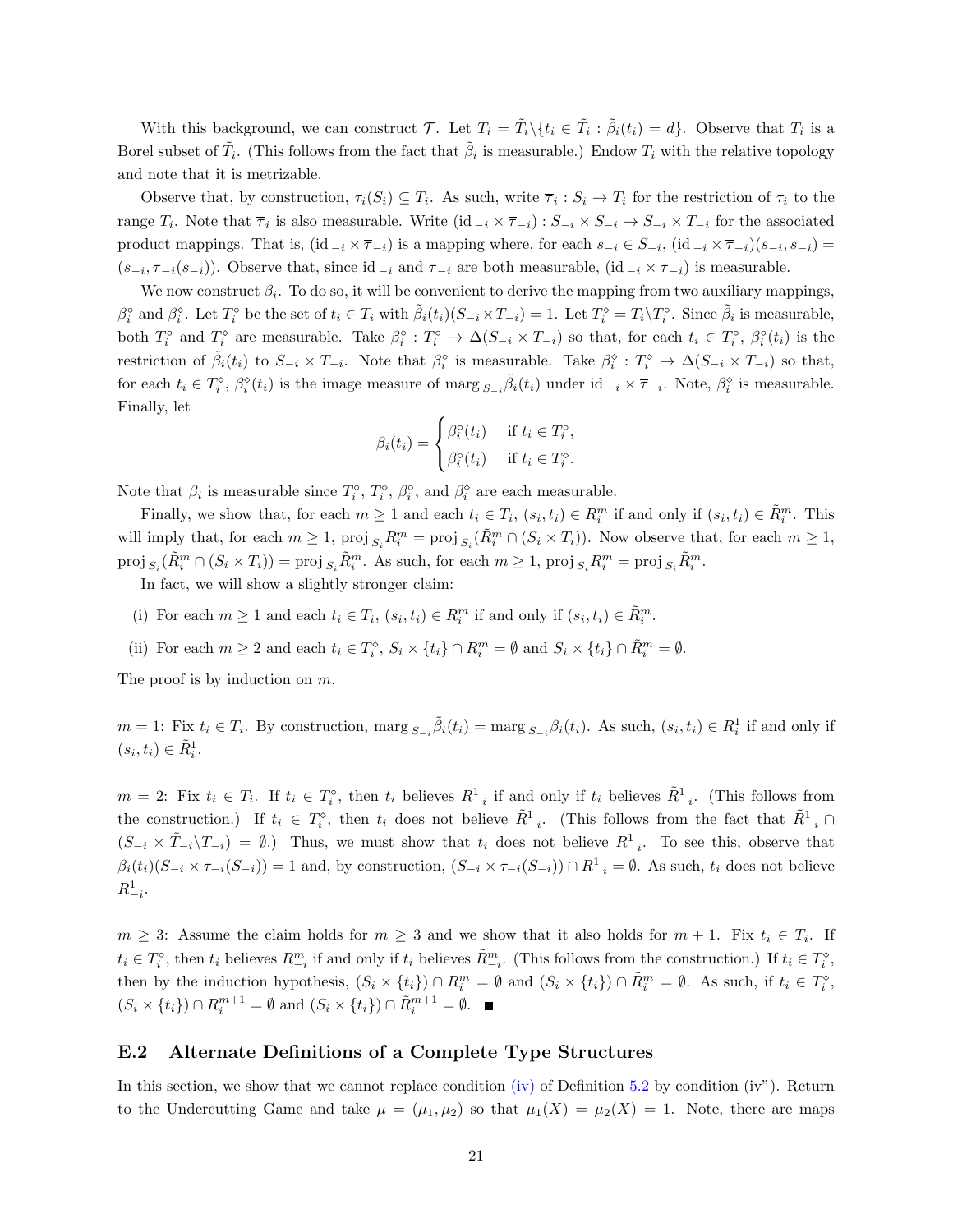$g_i: S_i \to \Delta(S_{-i})$  so that  $s_i \notin \mathbb{BR}_i[g_i(s_i)]$ . We will construct a type structure so that there are Borel covers satisfying conditions [\(i\)-](#page-9-4)[\(ii\)-](#page-9-8)[\(iii\)](#page-9-9) and (iv") but for which proj  $_{S_i}(R_i^k \cap (S_i \times T_i^k)) \subsetneq L_i^k[\mu]$  for some k. Since each  $L_i^k[\mu]$  is non-empty, it suffices to construct such a type structure where some  $R_i^k \cap (S_i \times T_i^k) = \emptyset$ .

For each  $k \geq 1$ , let  $(V_i^k : k \geq 1)$  be a collection of uncountable disjoint compact metric spaces. Write  $V_i = \bigcup_{k \geq 1} V_i^k$  and note that  $V_i$  is a metric space. **[NOTE:** cite] For each  $k \geq 1$ , define functions  $f_i^k: V_i^k \to \Delta(S_{-i})$  as follows: For each  $t_i \in V_i^1$ , set  $f_i^1(t_i)(X) = 1$  and observe that this function is continuous. For each  $k \geq 2$ , choose  $f_i^k$  to be a continuous onto function. The fact that such functions exist follows from [NOTE: cite].

Next we define functions  $\tau_{-i}^k$ :  $S_{-i} \times S_{-i} \times V_{-i}$  to satisfy the following requirements. First, for each  $s_{-i} \in S_{-i}, \tau^1_{-i}(s_{-i}) \subseteq \{s_{-i}\}\times V^1_{-i}$ . Second, for each  $s_{-i} \in S_{-i}$  each  $k ≥ 2, \tau^k_{-i}(s_{-i}) ⊆ \{s_{-i}\}\times V^{k-1}_{-i}$ . Third, for each  $s_{-i} \in S_{-i}$ ,  $\tau_{-i}^3(s_{-i}) = (s_{-i}, v_{-i}^2)$  where  $f_{-i}^2(v_{-i}^2) = g_{-i}(s_{-i})$ . (Note, we can find such a  $v_{-i}^2$ since  $f_{-i}^2$  is onto.) Since each  $\tau_{-i}^k(S_{-i})$  is a finite set, each of these functions are continuous. Thus, we can define functions  $f^k_i$  $i_i^k: V_i^k \to \Delta(S_{-i} \times V_{-i})$  so that each  $\underline{f}_i^k$  $i(v_i)$  is the image measure of  $f_i^k(v_i)$  under  $\tau_{-i}^k$ . These functions are themselves continuous. (See [Aliprantis and Border,](#page-22-16) [2007,](#page-22-16) Theorem 15.14.)

Now construct a type structure T so that the type sets are  $T_i = V_i$  and, for each  $k \ge 1$  and  $t_i \in$  $V_i^k$ ,  $\beta_i(t_i) = \underline{f}_i^k$  $i(t_i)$ . Note that  $\beta_i$  is measurable: For each measurable  $E \subseteq S_{-i} \times T_{-i}$ ,  $(\beta_i)^{-1}(E) =$  $\bigcup_{k\geq 1} (\underline{f}_i^k)$  $\binom{k}{i}$  = 1(E) is a countable union of measurable sets and so measurable. Moreover, the collection  $\{V_i^k : k = 1, 2, \ldots\}$  is a Borel cover of  $V_i$  and the collections jointly satisfy conditions [\(i\)-](#page-9-4)[\(ii\)-](#page-9-8)[\(iii\)](#page-9-9) and (iv").

Finally, observe that  $R_i^3 \cap (S_i \times V_i^3) = \emptyset$ : Fix  $t_i \in V_i^3$  and note that

$$
\operatorname{Supp} \beta_i(t_i) \subseteq \{ (s_{-i}, v_{-i}^2) \in S_{-i} \times V_{-i}^2 : \operatorname{marg} S_{-i} \beta_{-i}(v_{-i}^2) = g_{-i}(s_{-i}) \}.
$$

Thus,  $t_i$  cannot believe  $R_{-i}^1$ . As a consequence,  $R_i^2 \cap (S_i \times V_i^3)$ .

#### E.3 RmBR Behavior of k-Types

<span id="page-21-0"></span>**Lemma E.1.** Fix an epistemic game  $(G, \mathcal{T})$ , where  $\mathcal{T}$  that is a level-k type structure for  $\mu$ . If, for each i,  $\mu_i(S_{-i} \backslash S^1_{-i}) > 0$ , then

$$
\bigcup_{k\geq m} \left( R_i^m \cap (S_i \times T_i^k) \right) = \bigcup_{k\geq 1} \left( R_i^m \cap (S_i \times T_i^k) \right)
$$

for each m.

**Proof.** The proof is by induction on m. For  $m = 1$ , the claim is immediate. So suppose that  $m \geq 2$ . We will show that, for each  $k < m$  and each  $(s_i, t_i) \in S_i \times T_i^k$ ,  $(s_i, t_i) \notin R_i^{k+1}$ . From this it follows that  $(s_i, t_i) \notin R_i^m$  and so  $R_i^m \cap (S_i \times T_i^k) = \emptyset$ .

The proof is by induction on k. For  $(s_i, t_i) \in S_i \times T_i^1$ ,  $\max_{S_{-i}} \beta_i(t_i) (S_{-i} \setminus S_{-i}^1) > 0$  and so  $(s_i, t_i) \notin R_i^2$ . Assume that the claim holds for  $k \leq m-2$ . If  $(s_i, t_i) \in S_i \times T_i^{k+1}$ ,  $\beta_i(t_i)(S_{-i} \times T_{-i}^k) = 1$  and so, by the induction hypothesis,  $\beta_i(t_i)(R_{-i}^{k+1}) = 0$ . Thus,  $(s_i, t_i) \notin R_i^{k+2}$ .

Proof of Lemma [8.1.](#page-14-0) By Lemma [E.1,](#page-21-0)

$$
\bigcup_{k\geq m} \left( R_i^m \cap (S_i \times T_i^k) \right) = \bigcup_{k\geq 1} \left( R_i^m \cap (S_i \times T_i^k) \right) = R_i^m,
$$

from which the claim follows.  $\blacksquare$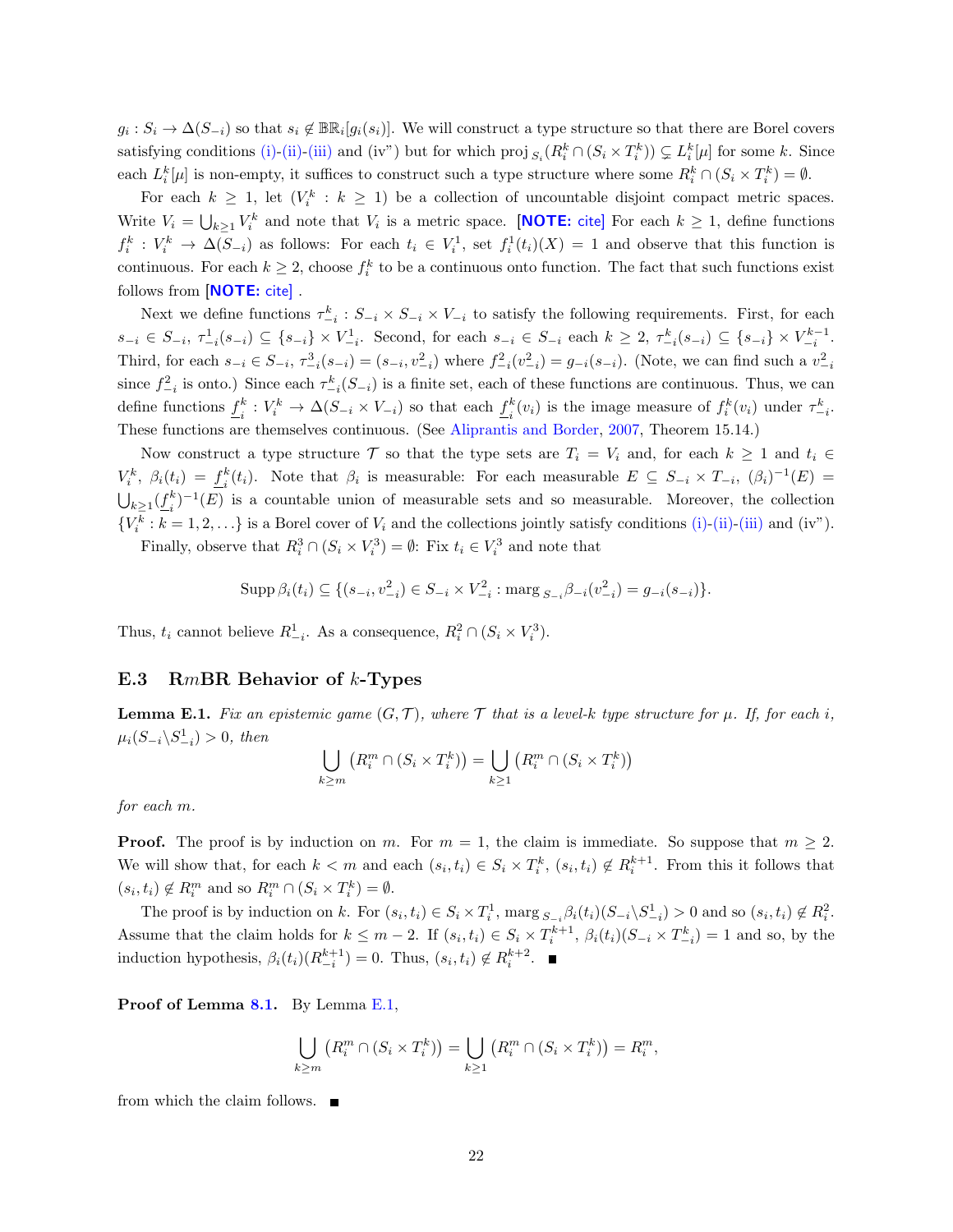### References

- <span id="page-22-13"></span>Alaoui, L. and A. Penta. 2014. "Endogenous Depth of Reasoning.". [http://www.econ.wisc.edu/~apenta/](http://www.econ.wisc.edu/~apenta/research.html) [research.html](http://www.econ.wisc.edu/~apenta/research.html).
- <span id="page-22-16"></span>Aliprantis, C.D. and K.C. Border. 2007. Infinite dimensional analysis: a hitchhiker's guide. Springer Verlag.
- <span id="page-22-7"></span>Arad, Ayala and Ariel Rubinstein. 2012. "The 11-20 money request game: A level-k reasoning study." American Economic Review 102(7):3561–73.
- <span id="page-22-4"></span>Aumann, R.J. 1987. "Correlated equilibrium as an expression of Bayesian rationality." Econometrica: Journal of the Econometric Society pp. 1–18.
- <span id="page-22-6"></span>Battigalli, P., A. Friedenberg and M. Siniscalchi. 2012. Strategic Uncertainty: An Epistemic Approach to Game Theory. (Working Title).
- <span id="page-22-3"></span>Bernheim, B.D. 1984. "Rationalizable Strategic Behavior." Econometrica 52(4):1007–1028.
- <span id="page-22-5"></span>Brandenburger, A. and E. Dekel. 1987. "Rationalizability and Correlated Equilibria." Econometrica 55(6):1391–1402.
- <span id="page-22-11"></span>Brandenburger, A. and E. Dekel. 1993. "Hierarchies of Beliefs and Common Knowledge." Journal of Economic Theory 59:189–189.
- <span id="page-22-2"></span>Camerer, C., T. Ho and J. Chong. 2004. "A Cognitive Hierarchy Model of Games." The Quarterly Journal of Economics 119(3):861–898.
- <span id="page-22-1"></span>Costa-Gomes, M., V. Crawford and B. Broseta. 2001. "Cognition and Behavior in Normal-Form Games: An Experimental Study." Econometrica 69(5):1193–1235.
- <span id="page-22-8"></span>Crawford, Vincent P, Miguel A Costa-Gomes and Nagore Iriberri. 2013. "Structural Models of Nonequilibrium Strategic Thinking: Theory, Evidence, and Applications." Journal of Economic Literature 51(1):5– 62.
- <span id="page-22-12"></span>Friedenberg, A. and H. Jerome Keisler. forthcoming. "Iterated Dominance Revisited.".
- <span id="page-22-9"></span>Harsanyi, J.C. 1967. "Games with Incomplete Information Played by "Bayesian" Players, I-III. Part I. The Basic model." Management Science pp. 159–182.
- <span id="page-22-14"></span>Heifetz, A. and W. Kets. 2013. "Robust Multiplicity with a Grain of Naivite." [http://tuvalu.santafe.](http://tuvalu.santafe.edu/~willemien.kets/) [edu/~willemien.kets/](http://tuvalu.santafe.edu/~willemien.kets/).
- <span id="page-22-15"></span>Kets, W. 2010. "Bounded Reasoning and Higher-Order Uncertainty." [http://tuvalu.santafe.edu/](http://tuvalu.santafe.edu/~willemien.kets/) [~willemien.kets/](http://tuvalu.santafe.edu/~willemien.kets/).
- <span id="page-22-10"></span>Mertens, J.F. and S. Zamir. 1985. "Formulation of Bayesian Analysis for Games with Incomplete Information." International Journal of Game Theory 14(1):1–29.
- <span id="page-22-0"></span>Nagel, R. 1995. "Unraveling in Guessing Games: An Experimental Study." The American Economic Review 85(5):1313–1326.